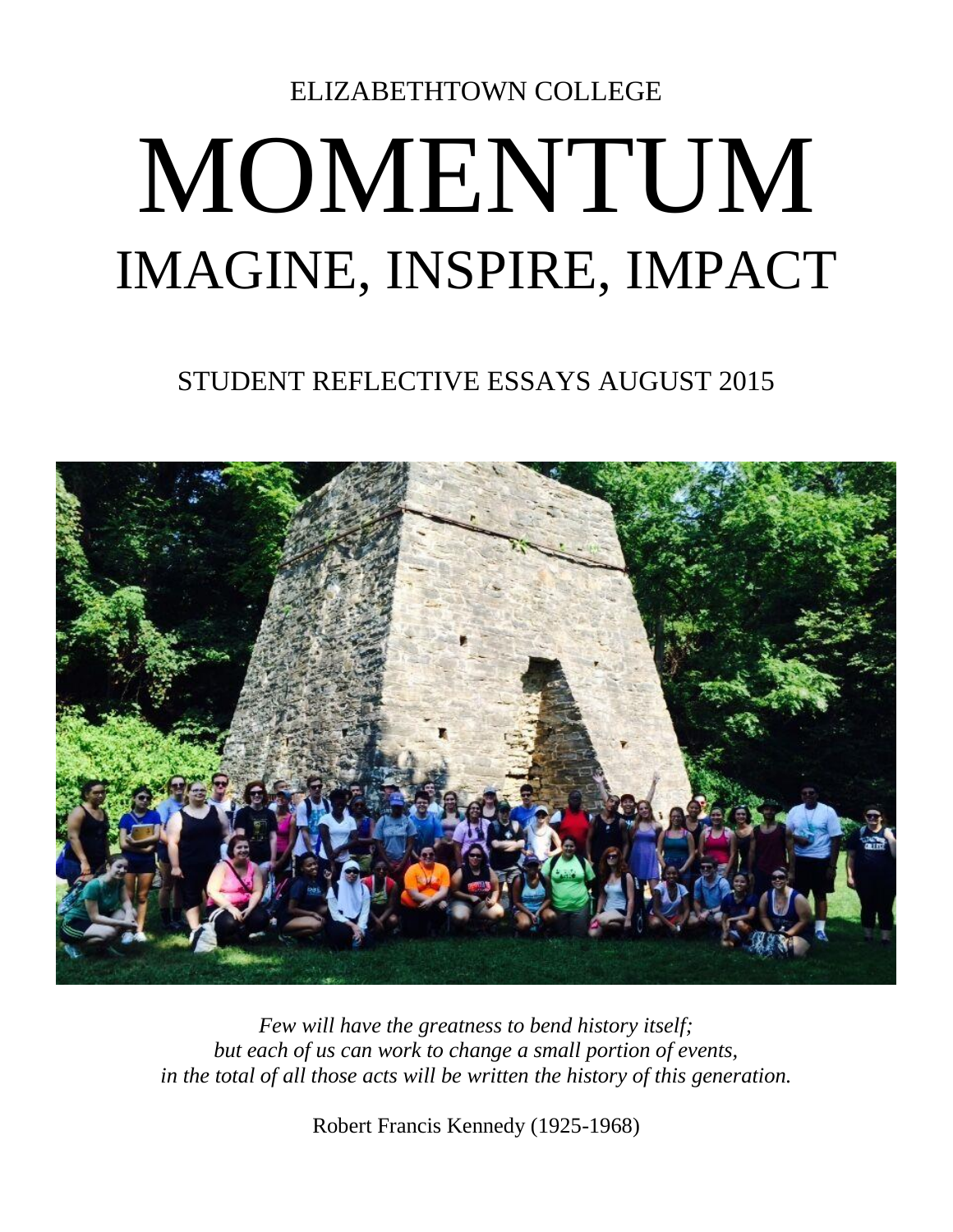This week has made me become more comfortable with believing in myself. Growing up, I was the kind of person who never gave myself credit whenever I achieved something great. People would often tell me how I was really smart, nice, and all these other things I never really saw in myself. The Momentum program has made me recognize my achievements as well as self-reflect on the potential I have to inspire and impact others at Elizabethtown College and in the real world. Being the third child of teen parents, I believe society never expected me to go far and when I was little I think I often put myself into this expectation. My parents could have never imagined any of their children to make it through high school, especially since they did not themselves. For me growing up, college always seemed a little out of reach for me. I was not always the good student who did great on tests and always did their homework; in fact, I was someone who was the complete opposite. When I got to high school, I realized I really did not want to be a mere statistic: the one which basically sets up the kids of teen parents for failure. I knew I could do better for myself but believing in my abilities was always a constant struggle. This ability is something the Momentum program has allowed me to discover. I have realized through this Momentum experience how I have gotten here because I can become someone who will achieve greatness. The Momentum program made me see how I no longer will allow people to tell me what I am going to be and what I have do. It has enlightened me to see what I can do if I believe in myself and who I am. As one of the Kinesis Peer Academic Advisors said this week, no matter how hard your life is or how much you struggle in life, you can always make it through because nobody can tell you that you cannot do something you set your mind to. If I believe in myself, nobody can stop me from doing what I want to do with my life. It is because of the Momentum program I was able to come to this realization.

\*\*\*

- Francesca Galarza; Elmhurst, Illinois

What is the point of inspiration? What makes it the thing everyone searches for? What makes it important? What makes it the key to everything successful in life? The point to inspiration is how it drives imagination, goals, impact. Inspiration gives individual's passion, which directs all of their thoughts and attention towards a key and significant goal. My inspiration, my passion, my drive, is Elizabethtown's motto "Education for Service." This week while participating in the Momentum Program and discussing Machiavelli's *The Prince*, an excerpt from the book *Inspirations: From Classical Literature*, and its relatability to each person's life during a small group discussion led by the Kinesis, I have understood the importance of background, how much it affects each individual's life and how each individual chooses to let it affect them. I have lived a very good life. I have been fortunate to have so many opportunities open to me, and be surrounded by so much love, compassion, and community. I have had many great role models whom I believe have put me on the right track. One in particular was my high school teacher Mr. Marc Vallone. Through his own actions he showed me the strength of a compassionate heart, constantly serving his community and other communities around the world. For a long period of time, I wondered what it was which inspired Mr. Vallone to continuously perform good deeds and never rest serving. When I came to Elizabethtown, I finally understood. He too, believed in education for service. He believed in appreciating his God given talents and good fortunes and giving back to his communities as gratitude. Elizabethtown's motto, has inspired me to follow him in his footsteps. I want to use my education, talents, and fortunes to serve my calling of giving back to my community. It's meaning will drive me forward towards success, so ultimately it will serve as the backbone of my entire being here at Elizabethtown. In addition, while learning on walking tours around the campus about many selfless, generous individuals throughout the college's history who used their talents and fortunes, I have been inspired to follow in their footsteps on my own path and support Elizabethtown College. Here, I vow to study, to work hard, and to never miss class. I vow to get involved, to take advantage of opportunities and to share my passion for the college with everyone I encounter. Thanks to Momentum, I promise to, in my everyday life, imagine, inspire, and impact.

Kira Kuhar; Hershey, Pennsylvania

\*\*\*

One thing which inspired me within the Momentum program was the Japanese film *GO*. The film inspired me because it discusses the issue of prejudice and labels, and it only strengthen my passion for these topics. In the movie, Sugihara, a Japanese-born North Korean, had to deal with prejudice while growing up in Japan and he never labeled himself because all he could see in the world are human beings. I understand the trials he had to go through and the way he views the world because of what I have seen growing up. My parents raised me to have an open mind and be understanding of others regardless of their background. When I witness prejudice and people forcing labels on others, it disappoints me because no one should be misjudged or harmed because of who they are, what they believe in, where they come from, and their interests. It is because of the Momentum program I was able to remember the social justice issues I am truly passionate about, and it has motivated me to continue to do well in college and to motivate and inspire others.

- Eyana Burton; Philadelphia, Pennsylvania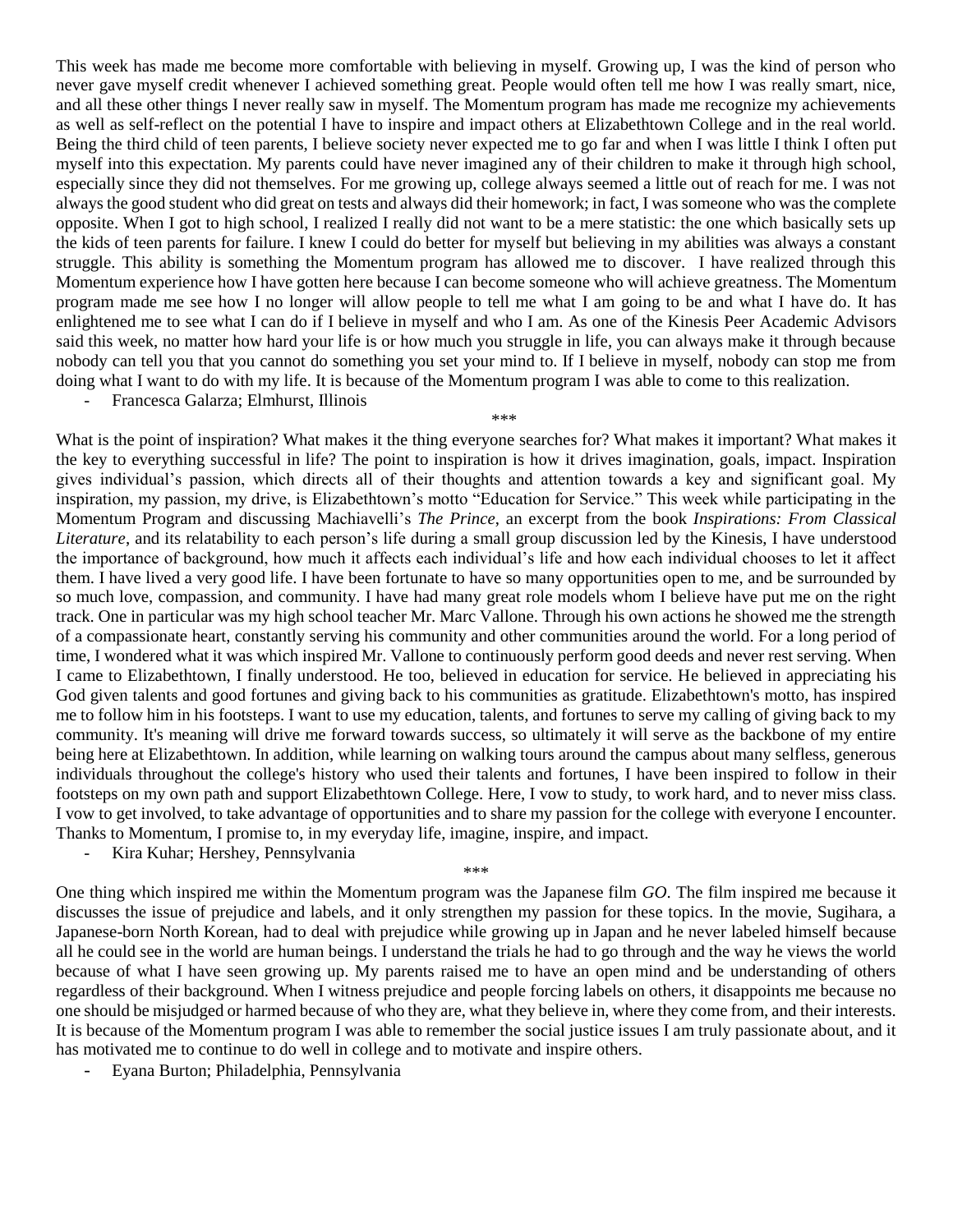It is currently 12:20 a.m. and I have been attempting for the past two hours to write about what has inspired me over the past five days. I typed, deleted, cut and pasted until the word count became 0 again. I then stopped myself and came to the realization the reason it has been difficult for me is because everything has inspired me from the moment I stepped onto campus. However, the moment which resonated with me the most was the discussion over the unpretentious term "hero." "What is a hero?" was the question posed, which later led to the discussion of a role model. They were both defined as an individual who puts others before themselves, and gives their whole hearts while doing so. The idea and concept of role model and hero inspired and reinforced my passion to helping others in the future. It made me want to help those most in need. During the next four years at Elizabethtown College I plan on studying Biology and continuing on to medical school. My passion to help others and to be a role model has stemmed from experiences and wanting to help others as those who have helped my loved ones. Appreciation has been the most imperative concept throughout my growth over the past three years. September 26, 2012, the day I found out my five year old sister was type one diabetic. November 12, 2012 the day I lost my role model and uncle due to kidney failure. Death and sickness has made its way into what I thought would have been an ordinary day, and pain has resonated with me in unwanted moments. For these reasons confidence, hope and comfort were lost. Over the past three years I have slowly built back the parts of me which were not there. The Momentum program was able to finish off this reconstruction in various ways. The census recognizes six different ethnic groups; White American, African American, Native American, Asian, Alaska Native, or Pacific Islander. Yet, a diverse group of fifty students were able to transform this idea of limited selection and open my eyes and fill my heart. Diversity, confidence, unity, and sociability emanates throughout this large group. Due to this reason I was able to open my mind up to a different ideas. I was also able to meet amazing individuals with diverse backgrounds. This group gives me hope and comfort, two important aspects of my life which were lost three years ago. What has truly inspired me? The brave, confident and welcoming fifty students whom I met August 14, 2015. -Rehana Persaud; Breinigsville, Pennsylvania

\*\*\*

Everyone has that one moment. The moment when you realized something, or everything, has just fallen into place. Think for a minute; close your eyes and find your moment. This week, I realized that Momentum has given me my moment. We have been asked to think about our inspirations. What are they and how do they impact us? For the good length of this week, I did not have an "inspiration." Nothing had struck me as life changing. I felt alone and as if I was under achieving. I thought I was the only one. I had met new people, and acquired good friends. I even realized how much I said the word "I." Yet, I felt a pressure always looming. The thought that I was failing. I continued through the week, hoping something would strike me. The trees from the hike on the Appalachian Trail were beautiful, and were my backup for if nothing happened. Then it happened. I had my moment. My moment when everything suddenly became clear. I had found my inspiration. I was not inspired by the chipmunk who ran in front of us, or the wind in the trees. I was inspired by our laughter echoing through it. I was inspired by our college campus and its progression. The pacifisms of The Church of the Brethren who founded this college resonated with me. My inspiration was the place, and the people who make it. My friendships, and silly concerns, build these buildings. At the beginning of this week, these buildings were made of stone. Now, they are made of the laughter we have shared, the sweat we wiped away, and the ideas we have. The best part of these buildings are how they will always grow with me. This makes it clear to me I have an impact. Every one of my friends have impacted me. They are the ones who poured the concrete of our laughter. They shaped the buildings. I can help shape other people. My interactions, my voice, and even my obnoxious laughter can make one person smile, and even if only for a moment, it can change a situations perception. My inspiration may inspire others, and the cycle can continue. Inspire, and be inspired. -Amanda Herzog; Orwigsburg, Pennsylvania

Inspiration. A word which very quickly comes to mind after my days in the Momentum program. To gain *momentum*, is to set in motion. Picking up speed and pace until sometimes, an object becomes unstoppable. This was the goal of this program. To let this incoming class' imaginations run wild, until full of inspiration, impacting our futures forever. With each day, I experienced new things, and gained vital information which even now, calls to me in the back of my mind, informing the choices I make. I was set in motion on Saturday. Professor Benowitz, an inspiring gentleman who has made this week enjoyable. Very literally might I add, as I have never seen someone walk a "not even a mile" so fast before in my life. Professor Benowitz taught me how this program is here to help us excel, and if he did not believe in us, we would not be here. He reminded me to follow my dreams, and take the classes we know we can succeed in. While this may seem like common knowledge to many, it resonated with me. It set me in motion, and was the first step on my momentous introduction to college. Later in the week, my soon-to-be Japanese professor, Professor Takahashi, showed the whole group a funny little film about a Korean-born Japanese man. The movie made me laugh and reflect, but most importantly, reminded me how I could be whoever I want to be. Whether this is a college student, a dropout, or grass without roots. Perhaps the most inspiring part of this week, was learning to know one of the Kinesis Peer Academic Advisors: Jamie Ramos. He took a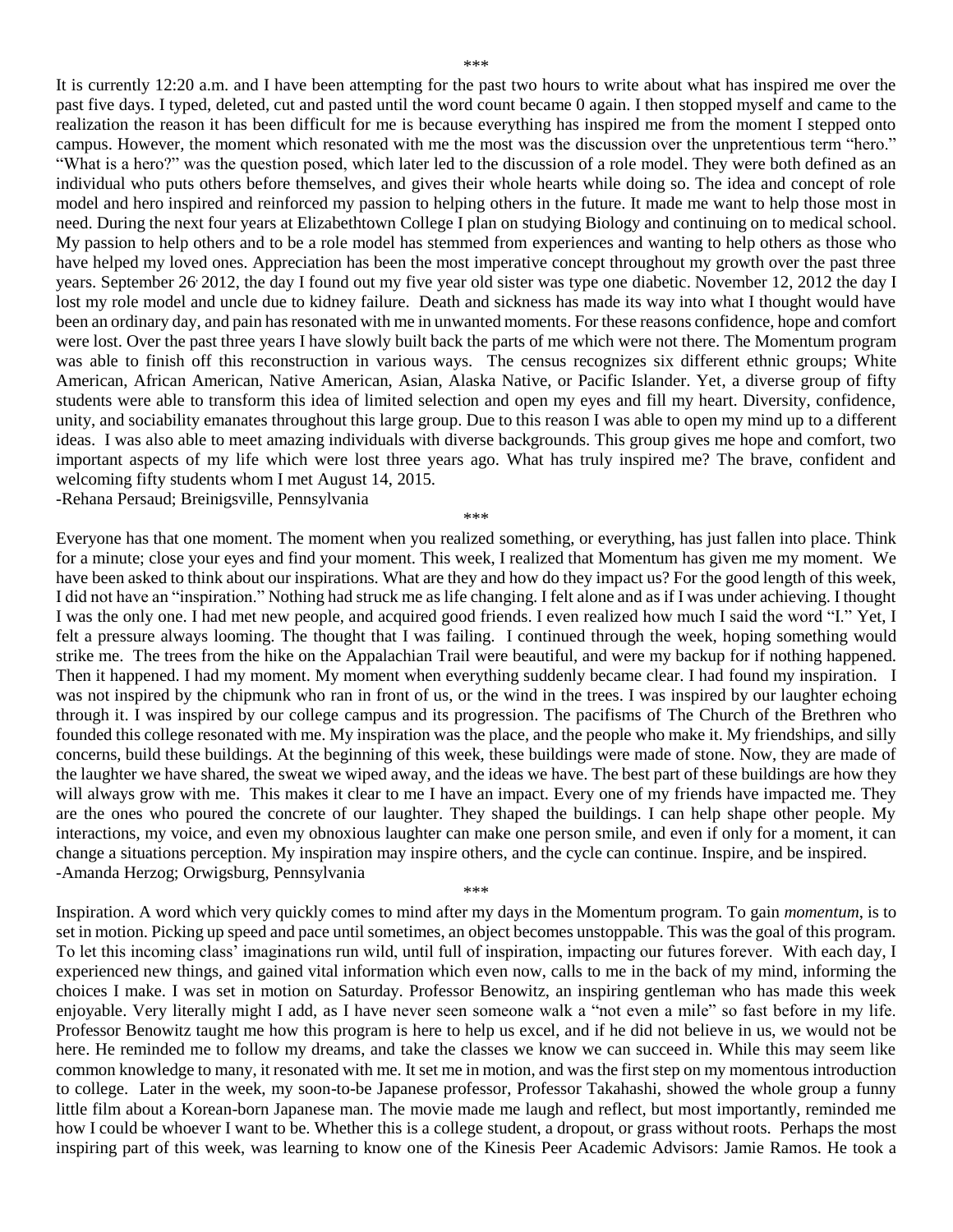small group of us aside from the herd to discuss the book *Inspirations: From Classical Literature*; a book about exactly what it seems. Each short story housed within, Jamie told us, has a theme and message by its author Paulo Coelho took to heart and wanted us to understand. Most importantly, Jamie said, was to "remember something that will push you forward when adversity swallows you up, and times seem tough." For Jamie, it was his mom back home in Reading. This was by far, the most inspirational part of my week. I really felt like he hit home, as I remembered my mom back home. I realized how I want to go to college, and be strong for her. It impacted me more than I expected it to, and set me loose from my chains of cowardice. "Courage," Jamie said, "is one of the most important and underrated traits you could have." He knew we could all have courage, and I think he is right. With my newly acquired knowledge, I now feel more equipped to tackle any challenge which comes my way. I want to try out different things and new classes. I know how many opportunities are available to me. I want to try new things, and I now feel inspired enough to make my dreams a reality. In the future, I want to help my mom live out her dreams, and I want her to rest easy knowing I am successful, and capable to raise a family and be a strong independent person. I know what she has done for me, so it is only fair for me to give back. I have had a dream since I was young to travel the world, and this is one of the only reasons a I am majoring in International Business. I hope to transform these aspirations into reality one day, and impact not only my family and mom, but anyone I may met on my travels. Everyone deserves a fair chance, and all they may need is a little push, to be set in motion. -Joseph Kobus; Collegeville, Pennsylvania

\*\*\*

During the first few days of this week, I have been greatly inspired by the other members of my cohort. Just meeting them and being accepted and welcomed tells me that, even for really shy people, it does get better after high school. I already have a small group of people I have grown close to and I meet and talk to more people every day. I have seen my group persevere through that "less than a mile" hike. Everyone pushed through and made it the whole way. As a group, we went within to find our greatest aspirations. Analyzing yourself can be tough and it is certainly harder than judging others instead, but the people around me did it. They answered honestly, with integrity, without irony or trying to be too cool for the process. As a group and as individuals, we have already overcome several challenges, and we will just keep on overcoming more and more. I can channel this inspiration into every facet of my life both on campus and off. I can use it as a boost to help me get out of bed when I am tired. I can use it to refocus during basketball training when I feel like quitting. I can use it for strength in the gym when I feel like I cannot possibly do another repetition. I can use it to stay alert during my work shift when all I am really thinking about is going to bed. Inspiration will help see me through my four years at Elizabethtown. Being passive and apathetic will not get me my degree and it will not get me my spot on the basketball team, and this inspiration will keep me going. I do not have a solid plan to impact the college just yet. I know I will impact through basketball and academic work, but I do not know just what impact I will have. Greatness is in all of us, and I know mine will be brought out by my coaches, professors, and peers. Clarity will come later on. For now, I will just focus on what I came here to do.

-Kyle Hayes; Baltimore, Maryland

Our trip to the Allenberry Resort in historic Boiling Springs, PA was both fun and challenging. The challenges were both big, small, mental and physical. Picking up a tennis racket and attempting to try a game you hardly know anything about is not an easy task to complete but worth trying. This inspired me to open my mind up to the possibilities which college will bring. The whole point of the Tennis Academy was to learn something new and hopefully useful in the future. Like many of our sessions I was pushed out of my comfort zone to try something new. My inspiration is Oscar Pistorius. This one is for "The Blade Runner;" the man who lost his legs to amputation before age one. Throughout his childhood he was fully involved in a variety of sports such as wrestling, cricket and many more. Following a knee injury in rugby he took up track as a new sport which lead to his success. After competing several times he decided to try out for the 2008 Beijing Summer Olympics but much to his disappointment he did not make the cut. As most of us are aware he later was a part of the 2012 London Olympics. Imagine being denied the chance to participate in something you feel passionate about because of something you could not change. Even after his knee injury he never gave up and persevered through the challenges he faced. My biggest challenge this week was walking on the Appalachian Trail. I mean let's face it, these small legs of mine are not getting anywhere as fast as the legs of Professor Benowitz. The characteristic of purposeful perseverance was demonstrated by all the members of the Momentum students. Now with this I know I am able to persevere through anything. Time waits for on one so why not make an impact and face your challenges head on with no regrets. -Stephanie Alvarado; Hershey, Pennsylvania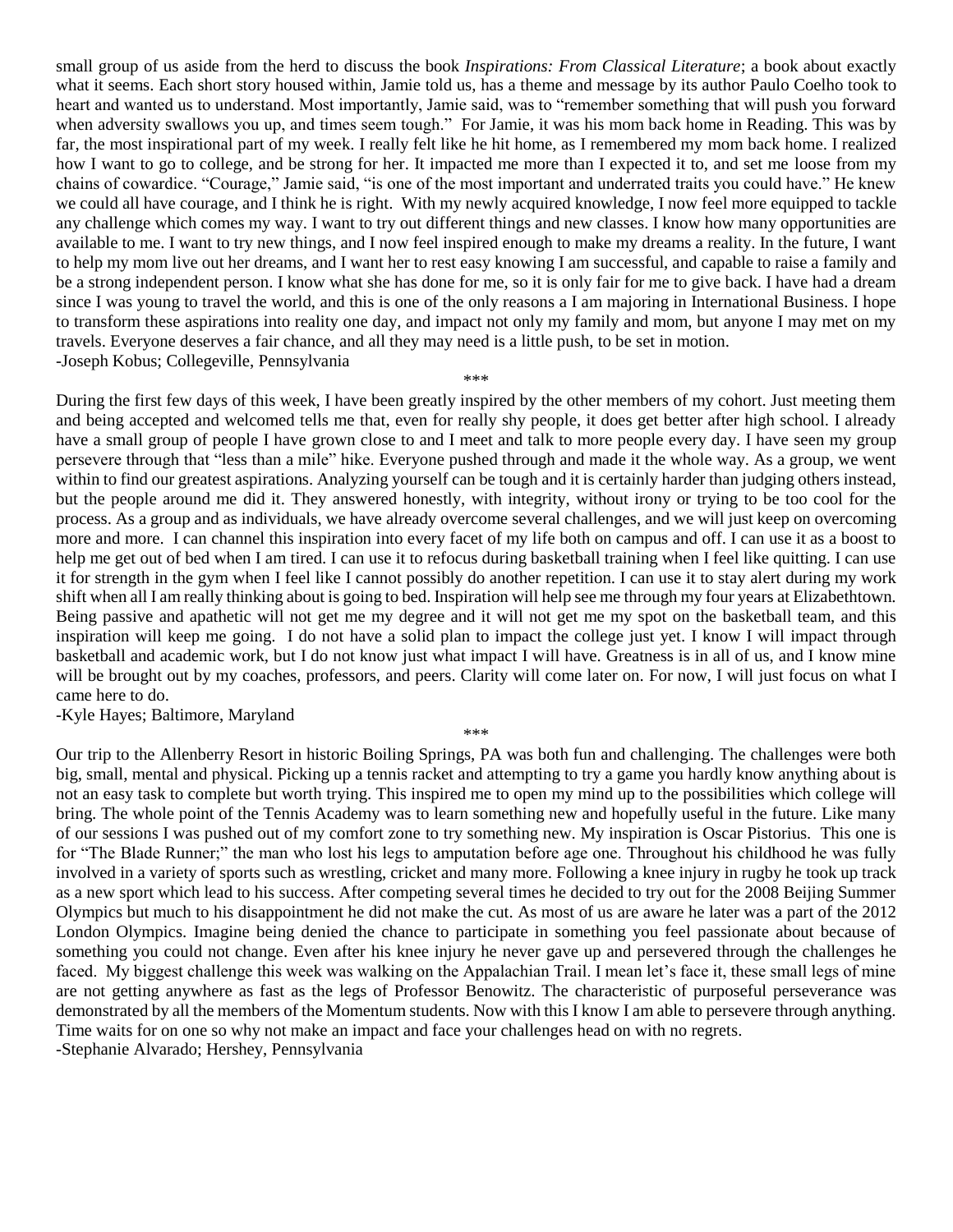Moving Back Forward: I am a giant question mark. I had thought I had known myself before I was introduced to Momentum and I thought I had already known what I wanted to do as a career. Now, I am more aware of how I am a work in progress. Much like Associate Dean of Students Stephanie Rankin expressed, people are much like rain drops trailing along a window, mingling and colliding with each other (much like how people shape and change others when we interact). We never come out completely the same after each change in life. Through this Momentum program, my experiences have changed me and I will not come out exactly the same as I would have if I had not been absorbed into this program. I was fairly set on becoming an engineer and eventually going into prosthesis a little under a week ago. I had abandoned other passions like poetry, history, and teaching as impractical careers for myself. Financially, they seemed insecure, lacking in job availability, or made much less money per year of schooling than other professions. Between success stories from Professor Benowitz and Professor Waters and their encouragement to continue to pursue your passion and overviews of classes in many subject areas from professors throughout the week, I began to open up my mind again to the career I wanted. While prosthetics is definitely something I enjoy, I am not entirely sure if I want it to be the dedication of the rest of my life. If anything, I have learned to step out of my comfort zone. I can now trust homemade slip-and-slides which have slightly questionable engineering and playing ice breakers filled with laughter. If someone would have told me a week ago I would hike a part of the Appalachian Trail, play tennis, and then go swimming in 90 degree weather, I would roll my eyes at them and tell them, "That sounds impossible." If I could survive that, I am pretty sure I can survive a course I take a stab at to try and get used to the field. If I do not like it, I have learned it is not the right field for me. I have decided to keep my eyes open for options. This is my time to reach out and see if maybe those passions I had abandoned are truly what makes me happy. Maybe they are more of a way to spend my free time. I will have to find out myself. I have the next four years to try, fall on my face, and get up again. I have four years of knowledge to gain and important choices to me. My knowledge and my experiences will change me and I can accept the person I will be leaving college will not be the same person I am entering college. I do not know who this girl will be having been touched, inspired and influenced by others, but I cannot wait to meet her. -Victoria Tassallo; Silver Spring, Maryland

\*\*\*

Inspiration: This week truly has been an eye opener. It helped me transition into living in a college dorm, living with a random stranger, learning to fend for yourself, and becoming independent. I know there is so much to learn still, but I feel as if the Momentum program and the people in it helped out so much. I can already see everyone slowly changing and adapting to the college life. It has helped me get out of my comfort zone, and I am sure I am not the only one. The Appalachian Trail hike was tiring for some people but we all became stronger. College is all about trying new things. I almost feel bad for people who did not get the opportunity of this program because it has helped me tremendously. I like how everyone I met so far has been so friendly and welcoming. They have made it seem like a second home. They make sure you are busy all day and constantly with new people. I have been told by numerous teachers to build a network in college. I have already started building it since the day I stepped on campus. The Kinesis Peer Academic Advisors were always asking how our day was and what we liked the most. It truly has inspired me to help make a difference in the next couple years. There is not many cliques in the group and I think this is what helped everyone get to know each other. These friends we made during the week may stay our friends all throughout college. I want to make sure when I get older, to give back the way the Kinesis Peer Academic Advisors did and make incoming freshman feel welcomed. First impressions mean the most and everyone at Elizabethtown College did a wonderful job. Coming from a high school where people did not care for you, it feels so good to be a part of Elizabethtown. I hope to impact freshman and other Elizabethtown students in the upcoming years like the Kinesis Peer Academic Advisors and faculty did for me. I am going to capture my inspiration and harness it through the next couple years. It is going to be my determination and help me get through everything. I want to give back and make sure other students who are quiet and shy can open up. You can become a totally different person in college. It is a brand new beginning and it is up to you to decide who you want to be. These are some of the most important years of our lives and it is up to us whether we want to make a difference or just sit back. -Jared Witner; Mountaintop, Pennsylvania

\*\*\*

What inspires me is passion—and from the moment I set foot on the campus of Elizabethtown College, I have seen overwhelming amounts of it. Passion to help others, passion to work hard, passion to take full advantage of all the opportunities Elizabethtown College presents. People here are serious, and they care about what they do and the consequences their actions will inevitably have. It has been clear since I have gotten here that everybody not only wants to succeed, but they want Elizabethtown College and everything it stands for to succeed with them. Everybody here is overwhelmingly eager to see others flourish—whether it is President Strikwerda, who eats lunch in the cafeteria with the students; or Professor Benowitz for creating such a unique, interdisciplinary approach to learning for all 49 of the Momentum students this year (as well as the cohorts of previous years); or the Kinesis Peer Academic Advisors, who all are invested in making sure this program succeeds by making sure they know each and every one of us personally, creating both a support system and a strong friend group for each of us. Not only has it been clear to me how each of the Kinesis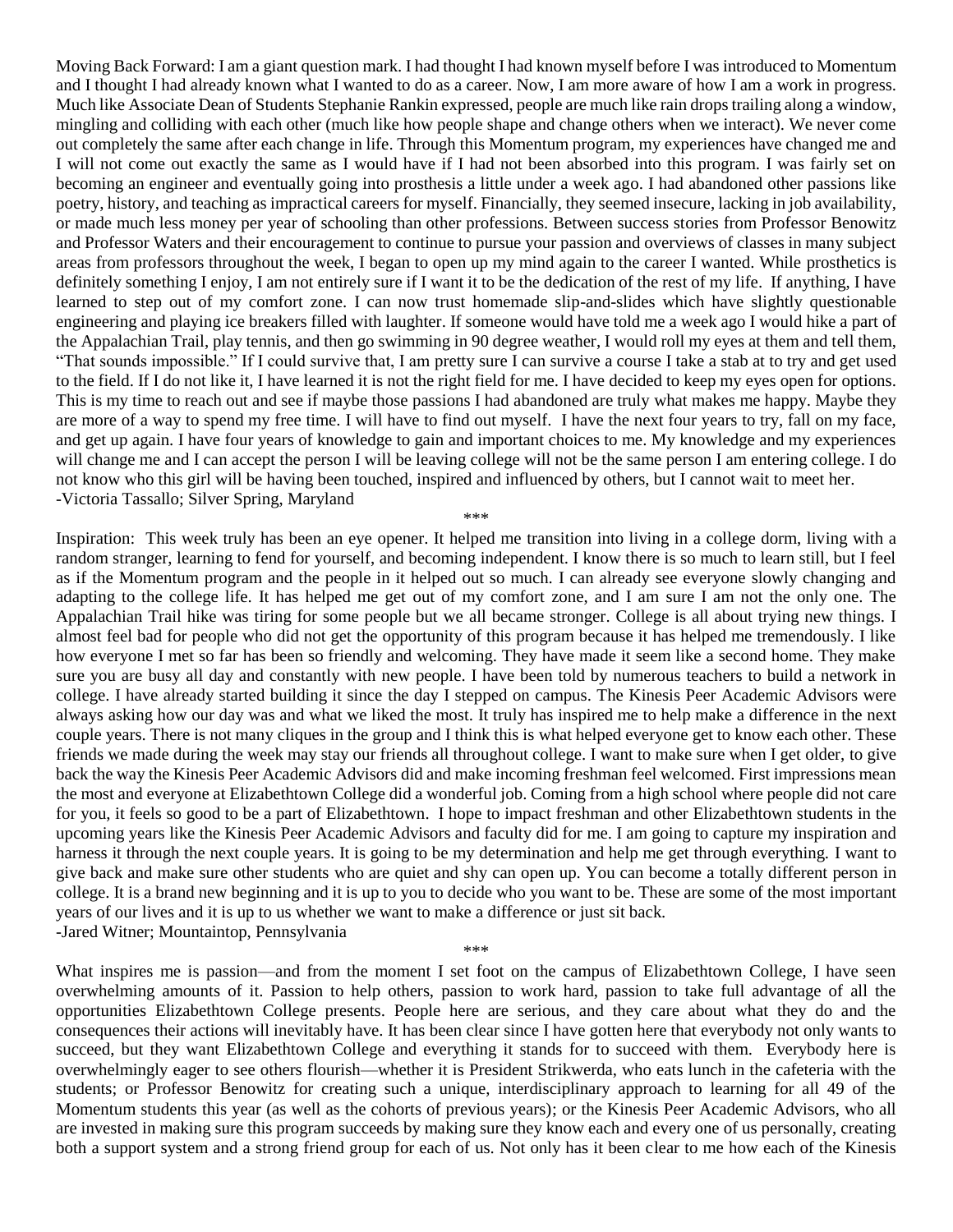Peer Academic Advisors has it together and wants to succeed personally, but they all are genuinely interested in seeing the Momentum students work hard and make the most out of our time at Elizabethtown College—they want to inspire us. Originally I applied to be a Momentum student just because I figured I was leaving for college anyway, so what difference would it make if I started a week early and dove into it a little earlier than most of the other freshmen–giving me time to get my bearings and get used to taking showers in a public bathroom. However, the Momentum program has been so much more. It has exposed me and the rest of my peers to a network of successful faculty members, a variety of subject areas, all the Kinesis Peer Academic Advisors who are incredible mentors, and new ways of looking at the world around us. The Momentum program set us all up for success, and it has opened so many doors to success at this college–we now have our Kinesis as student mentors, and faculty mentors on top of the ones assigned to us in our First Year Seminars. We now have forty-eight new friends who we can rely on if we need them. It has taken the awkward, uncomfortable freshmen that we were a week ago and molded us into college students and adults, ready to take our future seriously and invest in ourselves, because the Momentum program has taught us we have the power and the momentum to tackle any obstacles we encounter, either by ourselves or with the help of our peers and mentors. The biggest thing which surprised me about Elizabethtown College and the past few days is the spirit of the professors. I expected to have a mix of some very spirited professors, and some less spirited professors who do not really want to get to know us personally—they just want to do their job and go home. However, every single professor and faculty member we have been introduced to has been excited, passionate, interesting, and is extremely approachable and friendly. Each of them want you to know their name, but they also want to know your name. They do not want to be idolized on a pedestal—they want to be on your level and teach you everything they know about their areas of specialty, and they are good at it too. They all know how to capture a group's attention and keep it. With this inspiration, I will have the drive to succeed in school. I will want to be serious about my studies and to get involved in Elizabethtown College right away, because not only has it inspired me, it has inspired my school spirit. I want to test my limits as student and get everything I can out of this school. I have been here for less than a week and I love Elizabethtown College already. I love the school colors, the students, the faculty, the campus, the cafeteria food, and even the water pressure in the dorm showers. I hope all of these things hold true as I continue to meet more professors and students of Elizabethtown College, but I believe strongly that they will—and even if they do not hold true for everyone, I think they will for the vast majority of people I meet here—which means I will be surrounded by inspiration at any given time. I hope I will be able to bring my own personal inspiration to others as well, and be a part of something bigger that seems to exist here, in a leadership position or even just as another open-minded person on campus—and beyond that, I hope to be able to take my inspiration with me when I leave Elizabethtown College, be able to open the door to the real world, walk confidently out of here and "shake the dust" wherever I go. -Patrick Oursler; Abington, Pennsylvania

\*\*\*

During one of the Tuesday morning lessons, a professor decided to read a story to us about two rain drops. The rain drop metaphor was about how there are two different rain drops; both fall onto the same windshield. When the rain drops come in contact with one another they change and are not the same when they separate from each other. The two rain drops are a metaphor for two people and what happens once they are introduced and what happens afterward. The metaphor demonstrates how we should give more thought to what we are sharing with others, and whether we are sharing it unintentionally or intentionally. Before the professor mentioned the story, I had never imagined what impact I could leave on someone just by simply meeting them. The metaphor has inspired me to truly think about what type of impact I wish to leave others with after they meet me. Positivity and friendliness are two qualities which would be a good thing to share. I will leave a full impact on others after meeting them because I know how my words and actions can change someone or adjust someone's opinions, even if the adjustment is a small one. -Taylor Kroll; Jenkintown, Pennsylvania

\*\*\*

Inspire, Imagine, Impact: Before the Momentum Program, I was worried about my ability to make new friends, how people would look at me, and if I could just fit in with everyone else. I have realized how I do not need to fit in with everybody. This week, you all have accepted me as I am. I have not had to change how I speak, how I look, or what I say because everyone in the Momentum program has been so kind and welcoming, and it has inspired me to be the one to reach out to new faces instead of waiting to be spoken to. There has been a certain aura among this group which made me more excited than scared and has made my transition to college 100 times smoother. During the Inspirations book discussion, we examined not only the author: Paulo Coelho's inspirations, but what inspires us and why. One of my inspirations is my dad. He grew up in a rough North Philadelphia neighborhood as an only child with a single mom, and he had to grow up quickly. Not much was expected of him when he transitioned to a predominantly-white boarding school, but he succeeded. He then went on to Haverford College where he earned his Master's Degree in Education and became arguably the greatest player in the school's history. He is currently the Chief Operating Officer of a charter school which he has turned into a wellknown school. Most people who would have been in his shoes as a kid would not have gotten to the position he has. The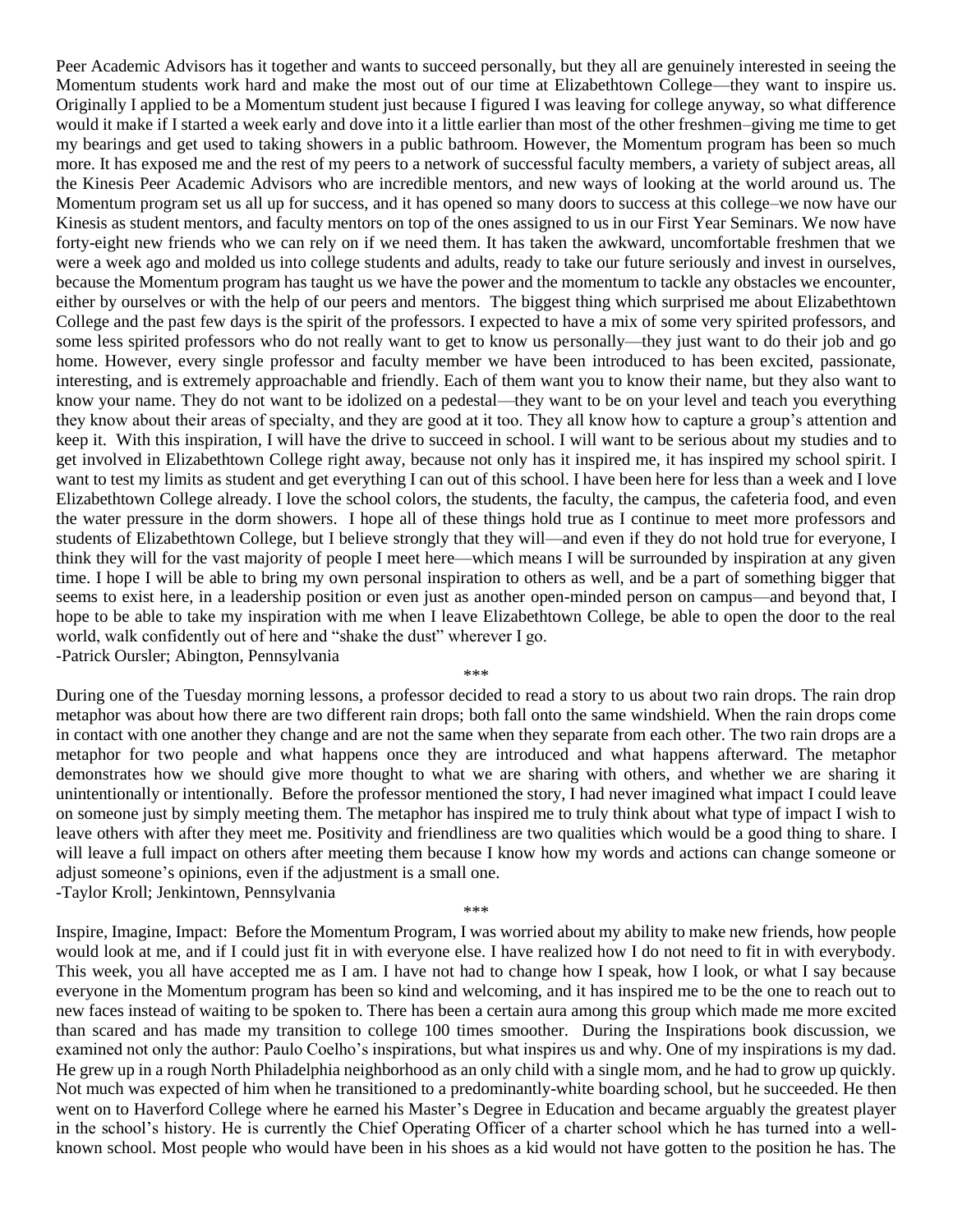struggle of being in a low-class situation and having to continually adjust simply would not drag him down, and he is one of the reasons why I have the opportunity to be at this great school: Elizabethtown College. There has not just been one single part of this week which has inspired me because I have been influenced in many ways and from different people. "*How can I have integrity and strength of character"* is what Dr. Winpenny taught us. Will we have the ability to do the right thing and can this happen when there is no one watching? Professor Waters told us how we are here because we can be successful, no matter what our majors are or what background we come from. That positive outlook and ultimate confidence will surely lead me to doing great things in the near future and beyond. While hiking on the Appalachian Trail, I got to talk to Garrett Clark; one of the Kinesis Peer Academic Advisors, about my dreams, aspirations and what inspires me. Talking about all of my dreams and aspirations made me think a lot about the hard work I will have to put in and how it will all be worth it the end. Even the movie, *Go,* which we watched on Monday night inspired me as well. At the end of the movie when he is yelling at his "girlfriend," he screams "I'm Me!" and if nothing inspired me this week, that did. No matter what, no one should be able to tell you how to be you. Inspiration can do a lot to someone's mind. It gives them a lot of courage and can make someone think they can do something they otherwise would have thought they could not. Even though I have been very inspired this week, I really do not need to be. I was already inspired before I came to Elizabethtown College and I truly believe I can accomplish a lot here, whether it is in the classroom, on the basketball court, or somewhere else on campus. This does not mean I will not do anything with the inspiration I have gotten from this week. Continuing to be myself is essential to establishing friendships and be able to do the right thing is very important to me. It is going to take a lot of hard work and dedication but I trust that I can achieve great results and reap the benefits of being inspired and by being with an incredible group of classmates. You all have had an impact on me in some way this week, direct or indirect, and hopefully I have done the same for you. The impact which I will have on this campus will be a positive one. The Momentum Program has taught me to have a positive attitude and I hope by bringing positivity, optimism, and energy to each day that it will rub off on others. I have developed the ability to be introduced to all walks of life and that by being myself, I can accept and be accepting of any individual I come across. At the end of the day, the Momentum Program has impacted me in so many ways, and the people in the program are the reason for it. I am truly honored to have been a part of such a great group, and this is just the beginning of a beautiful friendship. -Jalil Pines-Elliott; Philadelphia, Pennsylvania

\*\*\*

*Imagine.* From June Orientation until move-in day, all I could think about this summer was the Momentum Program. I walked out of the car Friday morning scared, not knowing what to expect, but I did know this was a place full of opportunities to help me fulfill my dreams. Three days this week, we have had meditation sessions where I imagined myself playing the sport which I love, being accepted in the community, receiving my degree, and accomplishing my goals. However, never did I imagine I would make so many new friends and go through so many life-changing experiences, especially in such a short amount of time. *Inspire.* One of my favorite parts of the Momentum Program was the Diversity Dialogue, which was presented by Brandon Jackson. Racial issues is something I am very passionate about and although Brandon Jackson did not talk much about racial issues, he did say something that stuck with me, which was how you should focus on being "your whole authentic self." This quote inspires me to never change for anybody, to be myself, and remember who I am, where I came from and what I represent. *Impact.* Reflection is something some people are not comfortable doing. Sometimes a person may not want to reflect on a certain event because it may have been traumatizing and their life may have been changed by it, in a negative way. I am someone who reflects on almost every major event which happens in my life, whether it is good or bad, because I feel reflection, like we talked about in our Socratic Dialogue sessions, helps you learn from your mistakes, gain knowledge and maturity, which ultimately leads to wisdom. The Momentum Program has changed my life and will always have a positive impact because of the experiences, the lessons, the talks, and the laughs, but most importantly, the people.

-Jamil Pines-Elliott; Philadelphia, Pennsylvania

\*\*\*

A Whole New World: Wallace Stevens once said, "The most beautiful think in the world, of course, is the world itself." Do you know why that is? It is because the world is filled with inspirations. The word inspire is defined as to fill with an animating, quickening, or exalting influence. My first inspiration here at Elizabethtown College is the friendships. I really enjoy meeting new and different people, and we all just clicked almost immediately which I find truly amazing. Another inspiration I have encountered is how many opportunities there are on campus. It has inspired me to start thinking about joining clubs and activities I never would have thought of, for example, student senate. I have the next four years to experiment, observe, and determine what I want to do. I can imagine these inspirations will take me far and could affect my life in a large way. The group of friends I meet during my college experience, I hope, will be the same group of friends I am sitting at lunch with ten years from now after we have graduated. I also imagine the new interests and hobbies I am going to come across that can broaden my horizons and, if I am passionate enough about it, could even possibly change my career choice. One question which was asked this week was 'What impact will I have with these inspirations?' An impact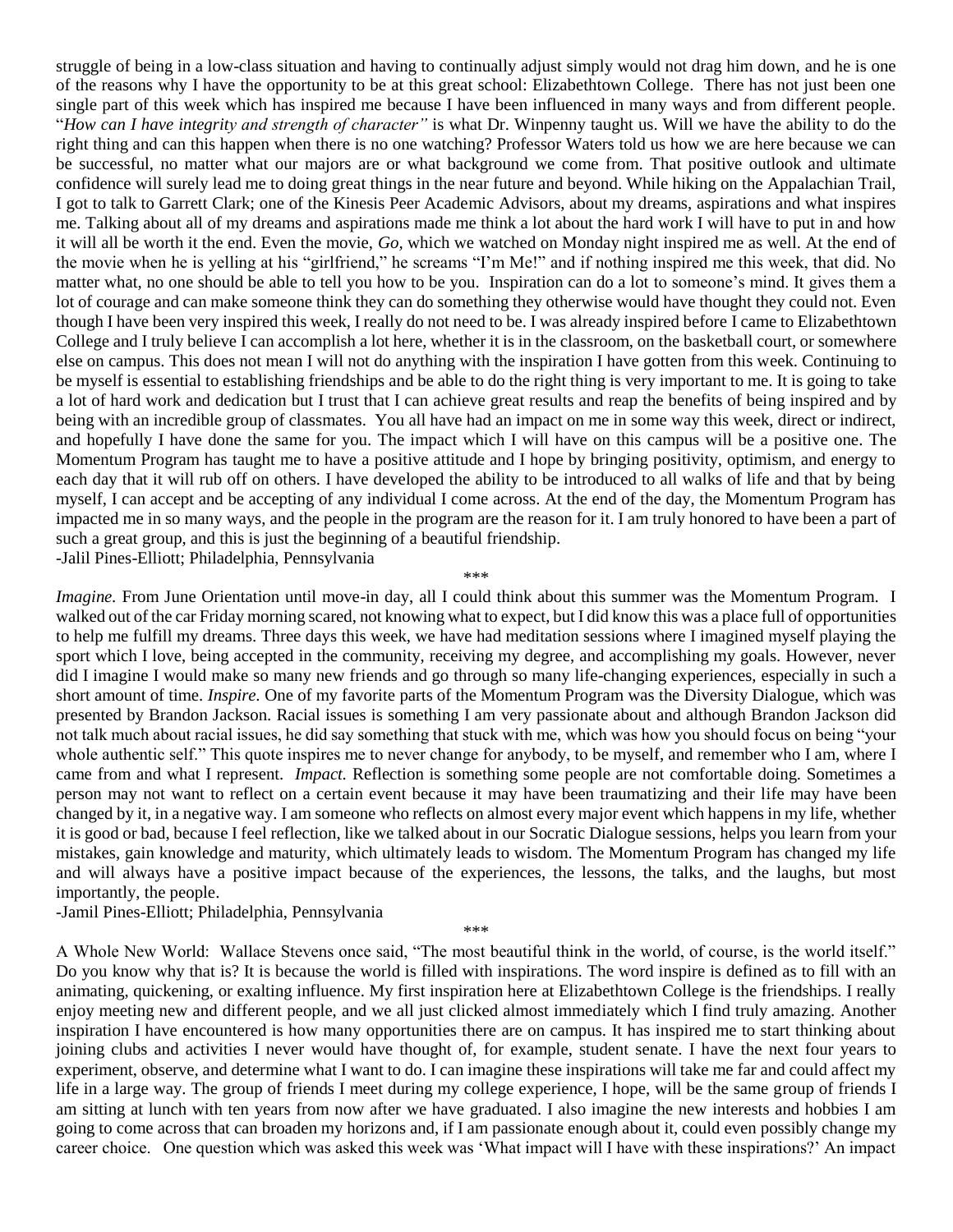is an impact, whether it is big or small. So if my impact is as simple as having someone know they can act comfortably around me and can also find I am an easy person to talk to, then at least it is something. Another example might be pitching in an idea or two I have at a club meeting and by making a difference in the way people might see things or to find a way to make things easier or more interesting. I hope to leave an impact as much as possible. Inspire; it means to fill with an animating, quickening, or exalting influence. The Momentum program has done nothing but influence me in the best way possible and showed me what inspirations are. College is such a big change for me. I am no longer at home with my sister or my mom and I am not right down the street from my grandparents anymore, but all of this is just an amazing opportunity and experience. People say that this is the best time of our lives. Graduating from high school was an end to one thing, but right now is a whole new beginning to another; and beginnings are important. I would not want to start this new beginning any other way.

-Kayla Heisey; Douglasville, Pennsylvania

\*\*\*

What does "Momentum" even mean? Well, yes it does mean the force or speed of movement to a physical object or course of events. But this is not what I am referring to; I am talking about the Elizabethtown College Momentum program. This is the experience which will inspire, impact, and imagine the path of a college graduation with a degree in my hands after four years. The thought of receiving my own bachelor's degree in something I am passionate about inspires me. One of the most iconic soccer players to ever walk the earth, Pelé, once said "Success is no accident. It is hard work, perseverance, learning, studying, sacrifice, and most of all, love of what you are doing." It was not due to the luck of the draw that I was accepted and admitted not only to Elizabethtown College, but also the Momentum program. We often go through life wondering the big question of "why me?" During the program we often did self-reflections in which we had to contemplate this question. In the beginning of these evaluations I had no thoughts as to what inspired me. As the week went on, I slowly but surely kept thinking, through the academic sessions, what I am passionate about. Through these newfound passions, I experienced major self-growth and discovery. Through the vast skills and qualities expressed by both the faculty and Kinesis Peer Academic Mentors, I am now inspired to keep walking on the trail which was made for me, just as they all have and are doing now.

-Theresa Romano; Norristown, Pennsylvania

\*\*\*

Dear John, by now, you are entering your junior year at Springfield High School. I can tell you for certain it is going to be a rough year for you. I would know; I was once in the exact same shoes you are wearing today. Not only have you passed the halfway point of your high school career, but you and I are both aware of a greater presence looming in the not-sodistant future. That eminent entity is college. I know exactly how you feel. You are scared. To be more accurate, you are terrified. You have been told many times by more experienced adults how everything will work out in the end and "it will be okay," yet you cannot seem to completely accept it for yourself. I do not blame you. After all, you and I have both lived our entire lives in Springfield Township, the small but well-known section of Delaware County we call home. You have had the same best friends as me from our short journey at our school and do not want to let go of them. However, take it from me, someone who knows you really, really well, that everything really will "be okay" and your future is not as frightening as you may think it is. I say this because your college experience is going to have a truly inspirational start. Spoiler alert: you will discover this place called Elizabethtown College, apply and get accepted there, and ultimately choose to spend the next four years of your life at this institution. After being here only a few days, so much has happened which has contributed to my continual growth as an individual today. I would love to share every detail with you; however, I feel it is better to address the one issue which occupies your mind as you are reading this: leaving home. I am not going to lie to you; leaving behind your own microcosm for an alien environment is hard. Having said that, this is the part where I assuage your fears. Right off the bat, at the start of this Momentum program, I encountered such a powerful sense of comradery which I would say has truly inspired me. After an emotional farewell to my family, it was not long before people made casual conversation with me. Guess what? Those casual conversations have grown into friendships. I should add how this progression has not happened with just the other students in the program. I have become good friends with the Kinesis Peer Academic Advisors as well. They have all been through their freshman year, and they have felt the same emotions you are experiencing now. The willingness each of them have to make us all feel right at home, when they could easily be enjoying one last week of summer, has had such an impact on me, especially considering your position I was once in. I want you to read this very carefully: there is no need to allow yourself to get worked up to the point of tears out of fear of an unknown journey. Think and imagine what you can accomplish if you take this inspiration and turn it into something greater. Over the past few days, I have had the honor to hear a number of presentations from the professors on this campus. One of the highlights of the week was a talk given by Professor Waters, who directs the Bowers Writers House. During his poetry session, he spoke about how the next four years of our life are going to be filled with "observation, determination, and consultation." His message to us was to live to the fullest with the time that we have. Stephanie Rankin, Associate Dean of Students, in her presentations on civility, emphasized the importance of existing in the present moment when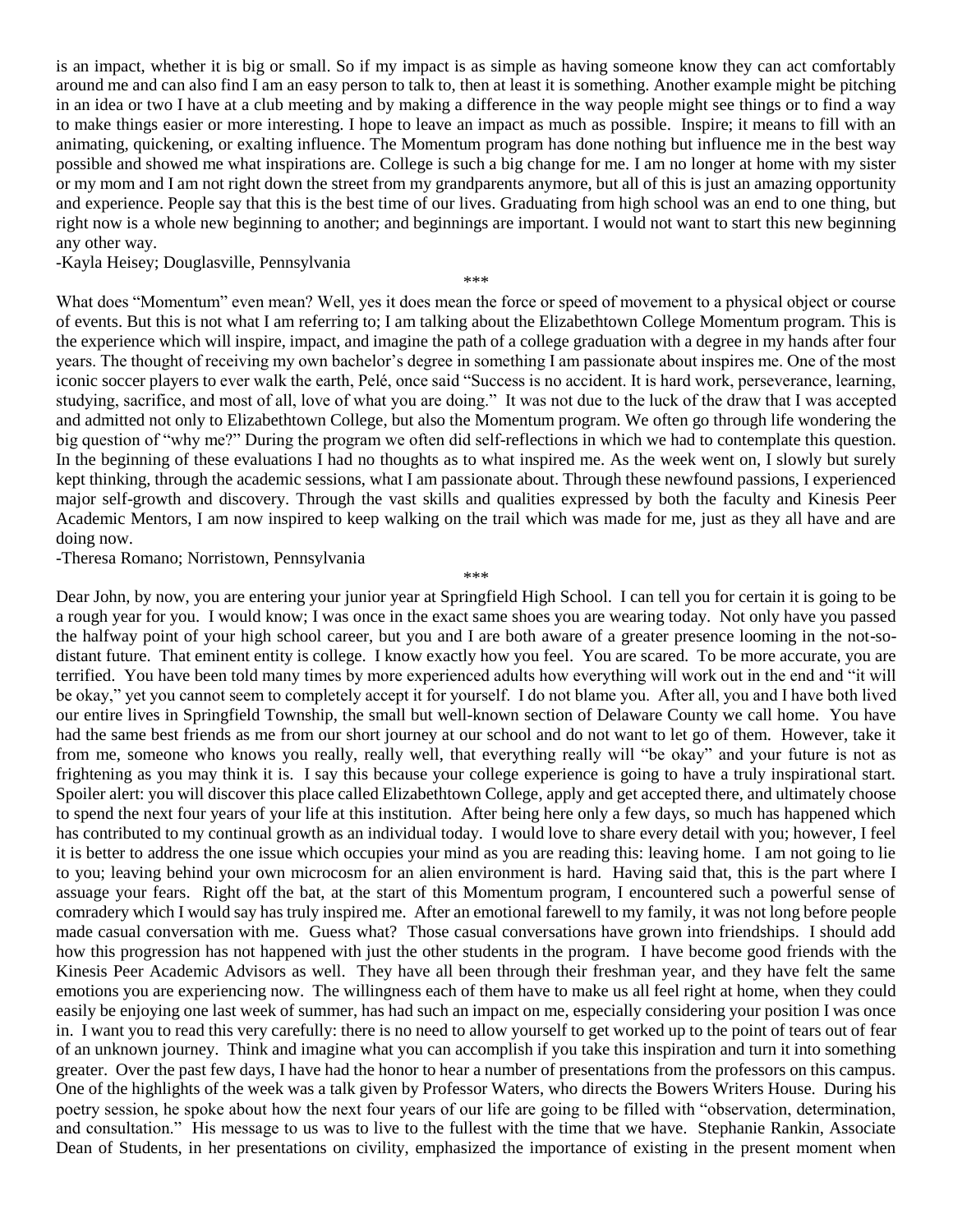interacting with other people and putting out thoughts of the past or future. What does all of this mean to you where you stand? After this program is over, you will be surround by about 500 other young adults who may be as scared as you are today, but you will have surpassed this stage because of this inspirational friendship I mentioned before. Take these feelings and pass it on. Share the warm heart you believe you have with another individual. Be the friend they want to have in this strange environment they are in. That is the answer; the way both you and I can take this mysterious endeavor and turn it into something amazing. Think even further and envision the impact you can make through this process. You may very well give someone just what they need to get through their freshman year. You could even make their entire college career for them. Additionally, if you have that person "pass it on" to someone else and that person onto yet another, you could end up spreading a wave of positivity throughout the Class of 2019. It is like what The Reverend Tracy Wenger Sadd, the College Chaplain talked about in her guided meditation session just this morning about the viral theory of emotion. The only thing you need to do is put yourself out there. I hope you really think about what I, someone from your not-so-distant future, have told you about in this letter. The thought of college can indeed be a scary one; however, the one question you must ask yourself is what to do with that fear. When you cannot find the answers yourself, do not be afraid to listen to and trust the advice from others. That simple act may very well transform into a life-changing experience. Sincerely, John Kampmeyer.

\*\*\*

-John Kampmeyer; Springfield, Pennsylvania

Endless Possibilities:I thought I had my whole life planned out as I set foot on the campus of Elizabethtown College. I knew I wanted to major in Biology and work in a medical laboratory. I was going to choose as many science classes as possible on my schedule. I promised myself I would be committed to my major and only that major. Nothing else was going to sway me from my goals, but in these past days of the Momentum program; I never imagined I would start to question my own plans.I never gave much thought to the arts because I had always had this perception a person could not be successful if they majored in History, Art, or English. However, I found out you can be successful in any major you choose as long as you are passionate about it. What surprised me, or better yet, what inspired me was when Professor Benowitz discussed the history of this campus and the local town. I had never noticed how much architecture can tell about a place. Who would have thought; a house with Greek or Romanesque columns is symbolic of democracy and equality? I started to see Elizabethtown College in a new perspective and expanded my options. Professor Benowitz described the history with so much enthusiasm, I gave History a much better look. You are never certain about where you would end up. Sometimes you have to do a little more digging before you are certain of what you want to do. Being exposed to the arts has taught me how there is more to life than the sciences. The possibilities seemed endless as I explored the other courses offered at Elizabethtown College. No matter what I choose however, it would impact both me and the people around me. I still want to major in Biology, but having a strong foundation in the arts will help me view the world from different angles. The Momentum program has not only helped me adjust to college, but to take the time to think about the importance of my studies and apply them to the real world.

-Atikah Ahmat; Harrisburg, Pennsylvania

Where Are You Going? It does not hit you when you receive your acceptance letter. It does not hit you when you graduate high school. It does not hit you when you are buying a compact refrigerator at Walmart or when you finish checking off all the boxes on your dorm packing list. It hits you when your parents leave after moving in. Then you are standing there thinking "What now?" The realization can be super overwhelming and scary. For me, I was worried I would not make any friends and I am sure I was not the only one. I had no idea what to expect from Momentum when I first arrived but in the end I could not be happier. Going through this program has brought me confidence and a clear understanding of what I can get out of college. Not to mention all the awesome friends I have made. Professor Benowitz makes it easy to imagine yourself following your dreams. With this inspiration, it is almost impossible to imagine myself or anyone in this program failing. The meditation we had on the second day was really the start of my journey. As we sat outside with the wind blowing, the peace and quiet made me able to relax. It gave me the opportunity to slow down and forget about my anxieties associated with starting college. It let me focus on what I want to be after college and how to achieve my goals. Most importantly, it taught me how I should live at Elizabethtown College. Everything we do during the Momentum program has been extremely eye-opening. My understanding of myself and what I want in life has gone from foggy to crystal clear. The Momentum program has made me realized how college is not just college; it is my life. It is a not a step closer to my future; it is a jump. Where you have been is no longer important. The question everyone's asking you is, "Where are you going?"

\*\*\*

-Hannah Garrett; Elizabethtown, Pennsylvania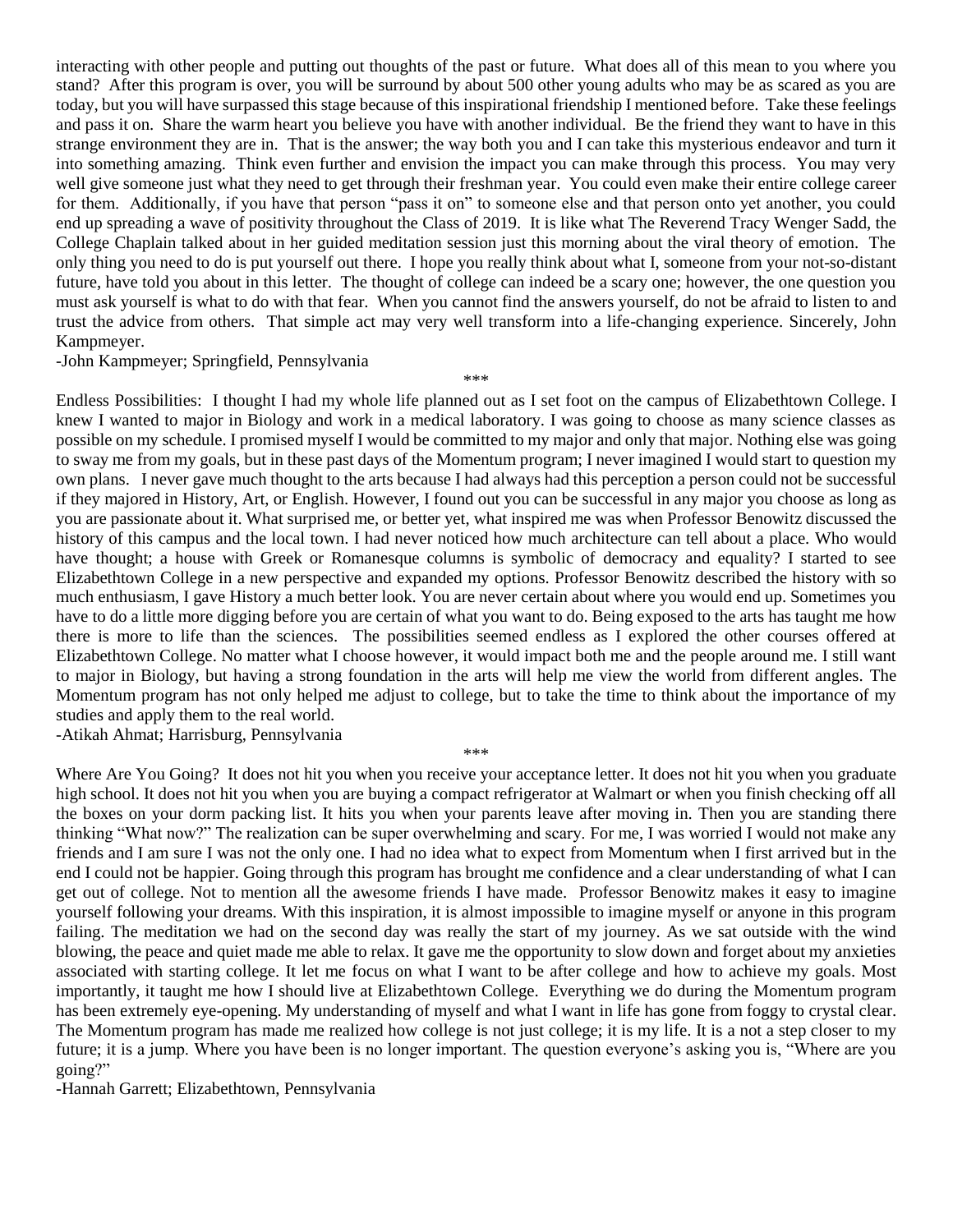"We never touch people so lightly that we do not leave a trace," –Peggy Tabor Millin. In today's day and age we never take the time to slow down and think about the words we are reading. We look at them once, comprehend what we have read, then move on to the next sentence. But today I ask you to stop and think. Think about what these words on this simple sheet of paper say. To you, they may mean nothing, just another quote by some girl starting off her first college essay. But for me, they say something which many never seem to think about…it is the little things you do each day which impact people in the biggest ways. I never really gave this idea much thought until we sat down on the first day of the Momentum program. Of course you all know Professor Benowitz gave us a prompt to answer, but this prompt was something different in my eyes. It gave me a reason to stop and think about what was happening each day, and really observe the other people around me. If you know one thing about me, it is that I am not the most outgoing person in the bunch, but this week it was different. I took into consideration how college is what you make of it, and in order to really experience it, I needed to put myself out there. Throughout this week, I have seen so many different sides of me which I never knew I had, including the outgoing part of me and it really was a major aspect of what I have learned. I remember walking into breakfast one morning and seeing this one girl in particular and I decided to go over to her (being somewhat adventuresome) and tell her how she had the most amazing laugh and it was honestly contagious. As I was saying it, I did not really think anything of it at the time, so she thanked me and we went about our days like we normally would. The next day I saw the same girl again and I decided to compliment her on her hair. Again, not thinking this was a big deal. However that day was different. She told me I was one of the nicest people she has ever met and she always looked forward to seeing me because whatever I said always made her day. At that moment in time it hit me. The things in my mind might have a small impact on someone in a bigger way. Through the Momentum program, I have learned so many different things including the aspect of what I mentioned above. But how can I take it to another level? This is something I have thought long and hard about, and I have come to the conclusion how each and every day I want to take the time to stop and think about what I say to every person I come in contact with. Whether it be the smallest of conversations, or the conversation of a lifetime, I want to touch someone in a way they have never felt before.

-Emily Wood; Denver, Pennsylvania

\*\*\*

Inspiration has always been a strange concept. Finding something inspiring can be difficult, but once it is found, you will never have to let it go. My greatest inspiration has always resided in the passion I could see in the teachers who stood in front of me. From them, I found my greatest inspiration and I thank them for their dedication. During the Momentum program, I saw the same spirit in many of the professors. However, one did stand out for me the most: Professor Waters. After a long day, part of me dreaded going to hear a session on poetry. I personally have never cared for the subject and have found its study somewhat laborious. However, once Professor Waters began, my opinion changed drastically. Professor Waters loves what he teaches, that much is certain. His spirit and excitement for a topic most find mundane was simply amazing. After just 50 minutes, I felt compelled to take some of his classes. I have never imagined I would want to take a class in *poetry* of all things. I want to feel his level of passion; his level of devotion for my own field. My goal is to major in engineering. Building, creating, designing, it all speaks to me in an incredibly beautiful way. Some people dread calculating voltage or constructing a model but I adore it. More than anything, I want others to see how I see the world. I want others to feel the same excitement I do when I see a well-wired machine or a perfectly welded piece of metal. I want to inspire an interest in engineering the way Professor Waters inspires poetry; to show others why I jump when someone even mentions the word 'robot.' I want others to feel a thrill when seeing a marvel of construction; to appreciate, heck be amazed, by the computer sitting in their lap or the pen they hold in their hand. I can try and show others how I look at things, let them look with my lens. More than anything, I want others to know my inspiration. Through the Momentum program and Professor Benowitz, I can lead others around me. This program has impacted me exponentially, and I will create an impact with my inspiration.

## -Ashlan Ruth; Wilmington, Delaware

\*\*\*

My Inspiration: Momentum is the quantity of motion an object has, but the momentum I have been working with has set in motion a change in myself. I did move physically, but the greatest effects it has had on me is emotional and mental. This Momentum program has brought me my inspiration. These past seven days at Momentum showed me a new world with that camp life feel to it. Coming from a small conservative town, I did not feel prepared for the amount of diversity in the people around me. The first few days I let the introvert inside of me dig its claws deep into my being. I did not want to open myself up to all these people I met only hours or a day or two earlier. I sat by and watched everyone else express themselves and enjoy the company of people who were either alike or completely different from themselves. I felt like an outsider. As the second day began, I found myself surrounded by people who wanted to get to know me, who wanted to know what I was here to do, and who I plan to become. The Kinesis Peer Academic Advisors, my fellow students, and even the professors and faculty showed me kindness and looked at me without judgment in their eyes. During the Sunday field trip to historic Boiling Springs, PA I began to realize the extent of the kindness and caring manners these new people had. While hiking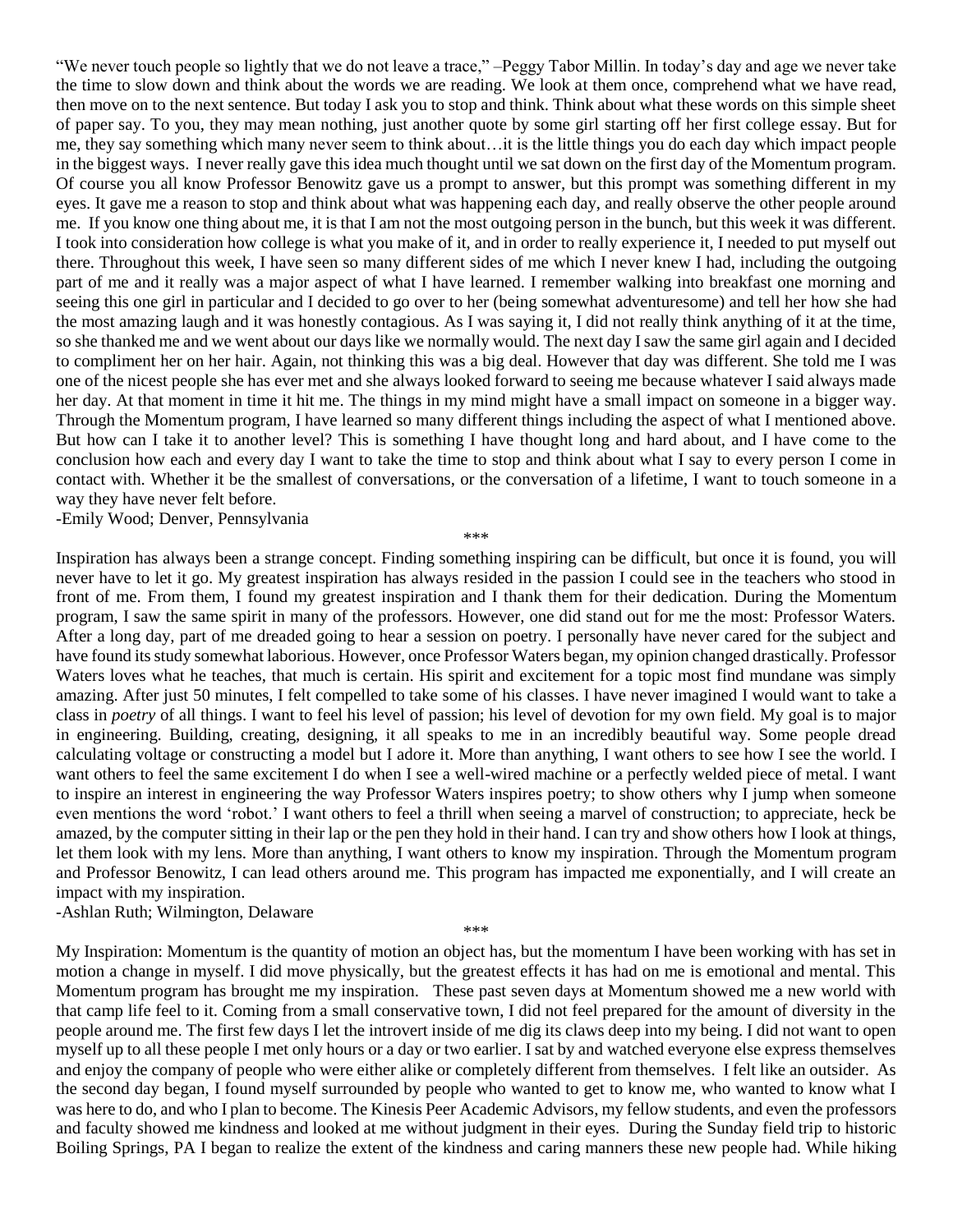on the Appalachian Trail, which happens to be quite the triumph for a well upholstered young woman like myself, I noticed how people were trying to make me laugh and smile so that I did not think negatively and became able to enjoy myself. This is when I realized what my inspiration was. Making people happy, smile, laugh, and just being able to get people to enjoy themselves! The way the Kinesis Peer Academic Advisors and fellow students try to make one another happy and keep each other's spirits uplifted has inspired me to do the same. I plan to make my inspiration a reality by bonding with those around me and doing my best to make sure people feel happy and comfortable. I want people to be able to come to me with their problems and I will do all I can to make them laugh or smile, to lift them up when they are down, or simply listen if they need me to. Already, I have begun to see a change in myself. During meals, I talk to others with less reserve and let my witty comments and humorous thoughts out for others to enjoy. The diversity talk with Brandon Jackson revealed to me the benefits of opening myself up to a diverse group of people and making them feel comfortable as well. It makes me glad to be a part of the Momentum program where I can learn how to follow my inspiration. This inspiration will impact my entire future. Going into Social Studies Secondary Education, I need to be able to communicate well with the kids I teach as well as coworkers and any parents. I will be able to build up my skills these next four years and create lessons from which the kids will learn from, but be able to enjoy it. It will help me build lasting bonds in college and in the workplace. I have learned I still have some trust issues with people, and I have a tendency to retract into my comfy, fluffy, antisocial shell when put into new places, but I also learned about how when I do begin to open up, I can build friendships and find new skills I never knew I had. I now know that not everyone around me is supremely judgmental, but are truly accepting. I am learning how life is what I make it to be, so I am going to make it full of happiness, laughter, and smiles. The Momentum program gave me the push to live the next four years, and my life, to the fullest. -Haley Ricker; Greencastle, Pennsylvania

\*\*\*

I am standing on the stairs of the High Library for the first time, and I have never felt so conflicted. I have worked so hard to get to this point in time, the point where I am finally leaving home and going to college. I have spent every night for the last four years struggling through hours of school work in order to reach the time when I could go to a private school – on a full ride, no less – and make a difference in the world. But, in this moment, the last thing I want to do is say goodbye to my mom, the woman who raised me, the woman who has been through my side through everything, and the woman who has spent over half her life loving me. I have been by her side since she was a senior in high school, I have watched her grow just as she has watched me grow into the young woman I am today. The tears start to fall as I hug her for one final time and then watch her walk away. I know I will be home soon enough, but this is the moment when everything changes. I am on my own now, no more hugs and kisses every night before bed, no more "I love you mommy" every time I leave the house, and no more us against the world; this is my time now. Now, I am here sitting at a computer, in a building, in a city, in a state I know very little about. But, I am not alone, I am surrounded by dozens of other people the same as me – well not the same, but pretty close. We are all here on our own (many of us for the first time) and it is our time now. It is our time to change the world. It is our time to show this college and everyone around us how powerful we are on our own. While many of us are terrified of the fact we are so far from home, we now have each other and we have the moments we have shared this week. Through many different sessions we have learned more than we could have imagined about many different academic departments and the connections we will make here. Each day we have grown closer, close enough to undermine the Kinesis Peer Academic Advisors constant attempts to introduce us to new people. I know how coming into this school year we have created a safety net of people who know us and know the struggles we are going through because our struggles are also their struggles. I know the coming weeks may be hard as we begin to get into the swing of classes and independent college life, but the people I have met in this program and the lessons I have learned will stick with me through it all. From sitting under the big white tent thinking about what I love, to listening to sessions on academic departments I both love and – well – do not, I have been made to think about my choices here at Elizabethtown College especially in relation to the education I want to get. This week has made me re-evaluate my intended major choice, and has taught me to keep an open mind about what I want to study. This week has been able to relieve some of the fear I had in coming to a school 900 miles from home in a region of the country where I know no one. I know I will be able to become involved in organizations on campus which may relate to my aspirations and I will be able to make an impact on those around me through those organizations. I plan to study abroad in the future (hopefully in the Middle East) and this week has made me less afraid to go half way around the world into an area unfamiliar to me in order to help the people there. The lessons I learned this week, have given me the confidence to make an impact throughout the world, both through the opportunities presented to me on campus and in my life after college. This is my time now, and this program has given me the opportunity to start out this journey with abilities and confidence I would not otherwise have had. -Aileen Ida; Wausau, Wisconsin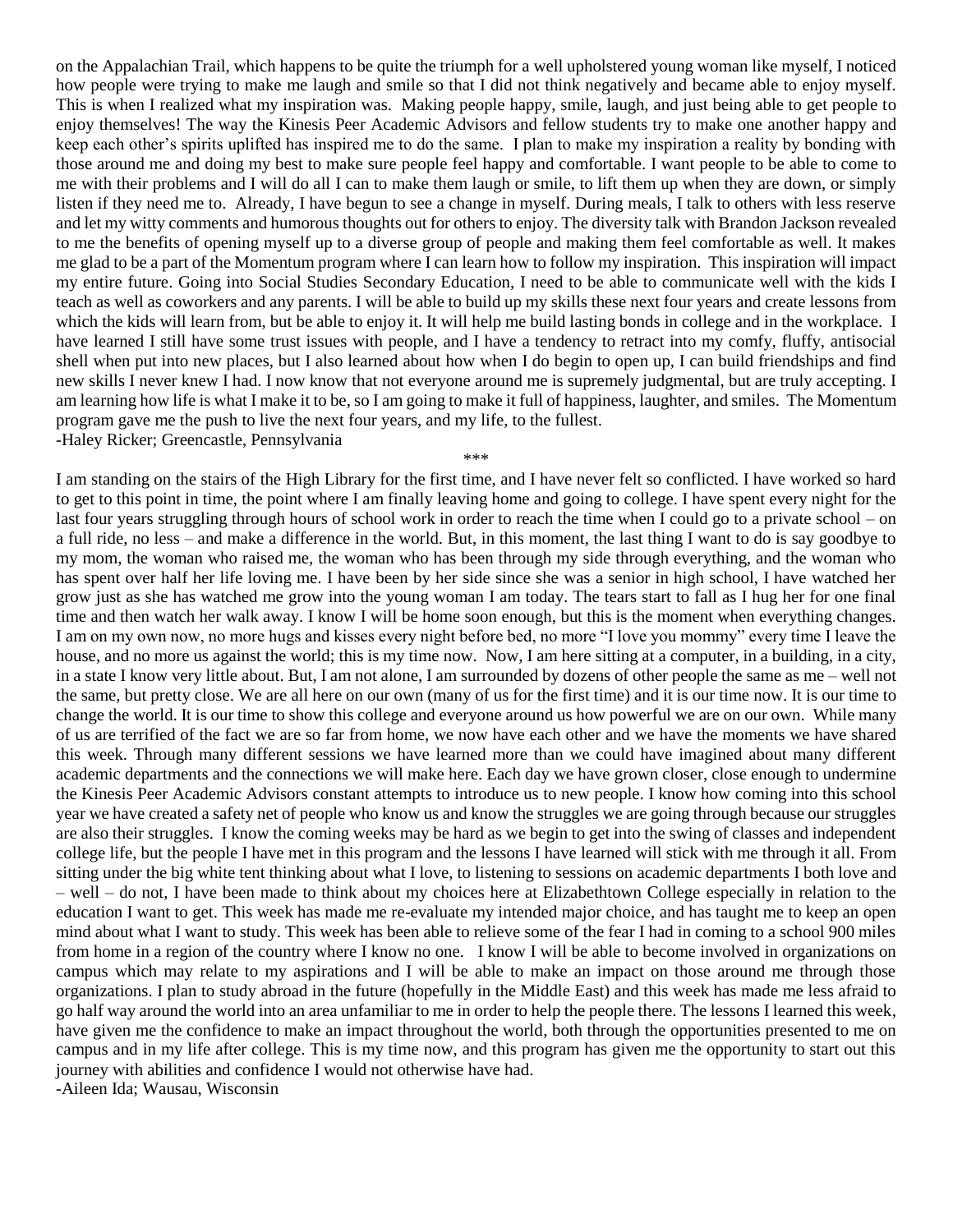Peace: What inspired me this week was the theme of peace I saw throughout Elizabethtown. Elizabethtown College was founded by the Church of the Brethren on the principles of pacifism and passion. Signs of these principles can be seen throughout Elizabethtown and the college campus in such places as Lake Placida and the President's Peace Garden. To me these places are truly inspiring because of their tranquility. But alongside peace there is also conflict. In the past different churches and denominations fought with each other in the Elizabethtown community. One of the movies about diversity, we watched these past evenings, showed the conflict between Korean residents and Japanese citizens in Japan, and another diversity film illustrated conflict between black and white people in the United States. This was powerful to me because, unfortunately, racial and cultural conflict can be found all over the world. Like many people I imagine a world where everyone lives in harmony with each other. Living in the world we live in, this is pretty hard to believe. It seems like every time we turn on the news there is some new case of violence going on. Some have given up hope in the world ever changing, but I choose to be part of the group which imagines a better future. Though this dream may seem unreachable, it can become a reality if people choose to accept diversity. The impact I hope to have on the Elizabethtown College campus is to continue and promote the college's ideas of diversity and peace. As in the cases of Gandhi, Nelson Mandela, and Malala Yousafsi, one person can change the world. I believe our generation has the ability to make an enormous impact if we would just come together and accept one another.

\*\*\*

-Elizabeth Matrisciano; East Stroudsburg, Pennsylvania

Explore: After I had made my decision to become a part of Elizabethtown College I had another decision to make; whether or not I wanted to join the Momentum program at Elizabethtown College. After I had confirmed that I would join the Momentum program, I was still unaware if I made the right decision. After this week, however, I am happy to report that I would not trade these past few days for anything else in the world. I never would had visualized how the Momentum Program would have a heartfelt effect not only in my college career, but also in my life. There were plenty of situations this week when I felt inspired and challenged my current way of thinking. I believe the two most significant events we had this week were the Socratic Dialogues and the Forensic Science lecture. I really got into our group discussions in the Socratic Dialogues as well as learning the art of Forensic Science. Listening to the ideas, principles, and analyses from the professors and other Momentum students, I realized what I am going to be doing these next four years: Exploring. This week has inspired me to leave the safe and tranquil environment of my comfort zone so that I may explore the wonders of the earth with its fascinating people. Exploring is not just touring the sites of the world, but getting into the ideas and imaginations of others as well as myself. For the remainder of my life, I promise to be participating with the world. I am going to do my best to work with every person whom I meet. I want to be able to explore each other's aspirations and ideas. In this way, I can be able to make the dreams and talents of others become a reality, for everyone deserves to be heard. With my new perspective of the word 'exploring,' I can already see my greatest adventure: A wonderful line of friends who will last a lifetime. I never imagined this could happen after only five days. Right now, all I have to say is thank you, and may God be with you always.

\*\*\* Inspiration can hit someone at random, these days spent in the Momentum program has been more than I could have ever

-Juan Cajigas; Abingdon, Maryland

imagined. When I was accepted into the program I felt anxious, nervous, and excited for what being a part of Momentum would mean for me. This experience has really been a blessing because it has made me feel a lot more comfortable with coming into Elizabethtown College; by becoming more familiar with the campus and the faculty. I feel so grateful having Professor Benowitz and the Kinesis Peer Academic Advisors as part of this program. Through this past days I can truly see how Professor Benowitz really cares about this program and wants everyone who is in it to enjoy themselves and to take advantage of getting to know the campus. The Kinesis Peer Academic Advisors are amazing people, and it has been an honor to get to know them through the program. During these past seven days I really felt inspired by every professor which I got to meet who really seemed passionate about what they teach at Elizabethtown College. They really taught me how if you are passionate about something you should never give up on pursuing it. When we met with The Reverend Tracy Wenger Sadd, the College Chaplain, for the inspiration meditations first thing every morning, she made us realize how we should focus on the present. As incoming freshman we should savor this time we get to spend, and enjoy this opportunity we have as Momentum students. All of us get to know the campus, meet with professors, and get to make new friends even before classes start. During these next four years I plan on focusing on my studies, to make the best out of my major and my experience here at Elizabethtown College. I imagine myself joining the college newspaper called the "Etownian," getting a job on campus, and to be involved with the local Elizabethtown community in any way I can. To me this made me think of how I can make this into a reality. With all the information I received throughout the course of this program I plan to make my impact on the college by inspiring others to create new friendships as I have, step out of their comfort zone to discover new interests, live out every moment, and to remember there are a number of people right on campus who want to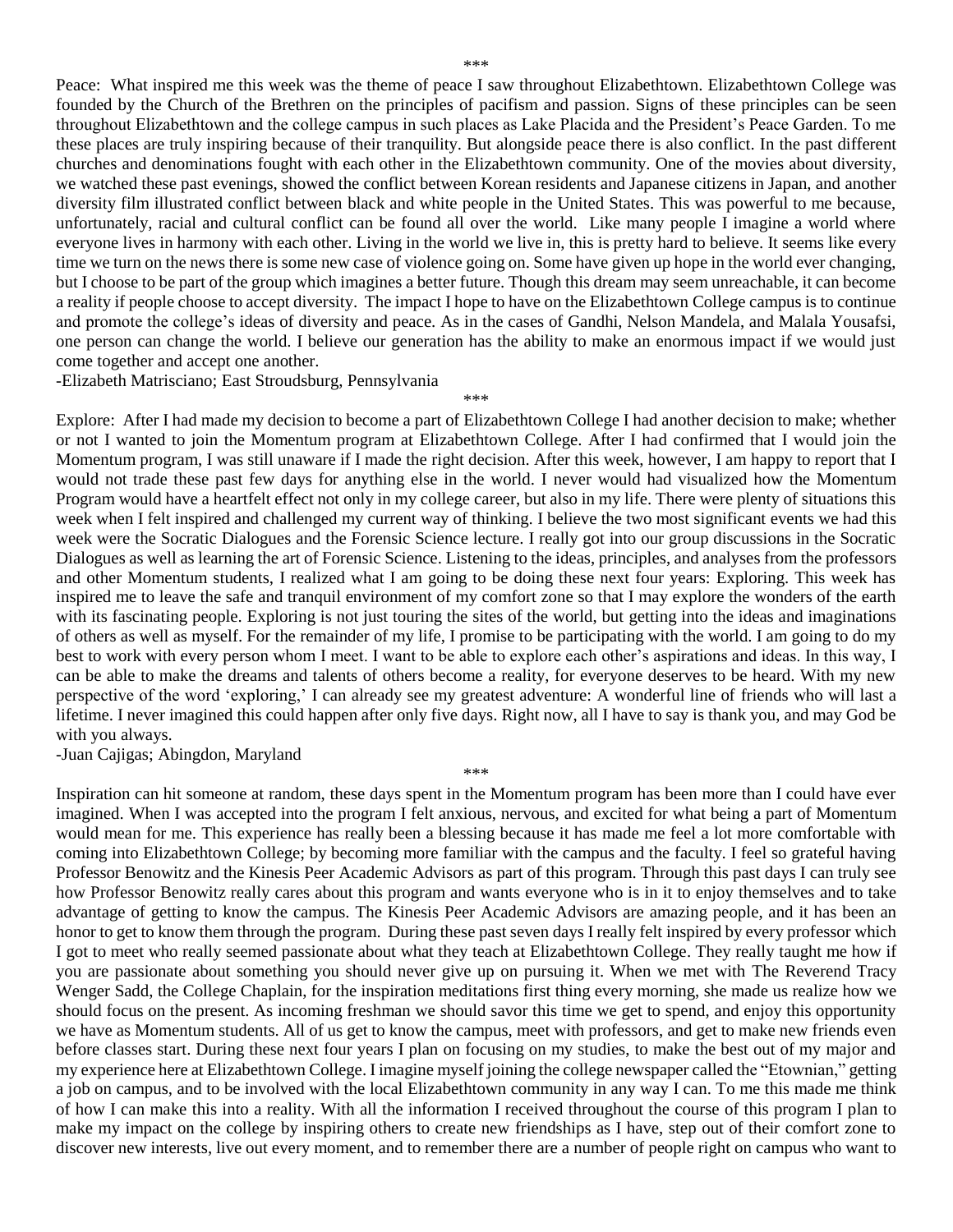see you succeed in these four years. I could not have thought how much the Momentum program would make such an impact on my life. With every activity we did it really made me strengthened my character. This program helped me through making the transition into coming into college a lot easier. From the, moment I said goodbye to my parents the program took me right into feeling apart of Elizabethtown College. What I can take out of the Momentum program is the way we leave our mark at the college determines what we make out of our college experience. I believe Professor Benowitz, all of the Kinesis Peer Academic Advisors, and being a part of the Momentum program has opened up a straight pathway for me to be successful, and to enjoy the next four years at Elizabethtown College. Thank you for allowing me to take part in this program it has really helped me to build up some momentum in my transition into college. -Mikenna Lehane; Sinking Spring, Pennsylvania

\*\*\*

At first I was apprehensive about the Momentum program. Going out of state for college was out of my comfort zone and spending about a week with strangers states away from home where I know no one was definitely out of my comfort zone. However Momentum gave me a chance to adjust to my surroundings, meet new people and open myself further to the opportunities awaiting me at Elizabethtown College. Throughout the program there were several activities and lectures which sparked the desire to fully take advantage of the experiences offered and to let go of my fears in order to not only enjoy the next four years but discover new aspects of myself. While English has always been my favorite subject, I am also passionate about other disciplines in the humanities yet I did not consider trying to incorporate as many of my interests as possible. After the Poetry and Pose with Professor Waters and the Writing Workshop with Dr. Skillen, I realized how I should take courses I am passionate about even though they are not always a part of my degree plan. The lectures about Anthropology, Religion, and Sociology reminded me of my other passions outside of English and gave me ideas about my minor or even a double major. A reoccurring theme throughout the lectures were to keep an open mind concerning courses and disciplines. The lecture on Political Science and Mock Trail with Dr. Kelly-Woessner and Dr. Kopko reaffirmed the idea to explore new interests. I have never enjoyed public speaking or quite followed politics, but the presentation of their classes and the energy they had surrounding the opportunities offered; caused me to rethink the list of subjects I planned on avoiding in college. Momentum also inspired me to not only find myself, academically and socially, but define who I am on my own terms. The activity in which we were asked to write out our dreams made me more determined to achieve it and after a talk I shared with a fellow student on the Appalachian Trail hike, I feel more confident about sharing my dream. The evening diversity films: "Go" and "Dear White People" strengthened my desire to let go of anxieties and labels in order to have a fresh start on defining myself based off of my character rather than shallow identifiers such as gender and race. This inspiration also made me realize how I have a lot of growing to do and hopefully will mature into a person I can respect. I am glad I signed up for the Momentum program. I did not suddenly overcome all of my anxieties or magically figured out the grand plan which will lead me to achieving all of my dreams, but I hope I will enjoys college to the fullest because there are many courses I want to take and many courses I have yet to explore. -Lauren Trevino; San Antonio, Texas

The Most Magical Inspiration in the World: As I sat with my eyes closed on that hot August morning, my heart longed for home. I felt a mix of several emotions: loneliness, excitement, anxiety, determination, and even bitterness. I was lonely because I barely knew anyone, I was excited to begin my new adventure, I was anxious about the drastic change in environment, I was determined to make the next five years as an Occupational Therapy major at Elizabethtown College the greatest, yet I was bitter for having to leave my loved ones a week early. It was the first full day on campus being a Momentum student as I listened to Professor Benowitz's voice instructing us to inhale and exhale. He then told us to forget about our worries and focus on the present. Finally he told us to think of what we are passionate about and what we really would love to do. Without a doubt in my mind, I did. However, when we opened our eyes and were assigned to write this dream of ours on a decision-making outline, I was hesitant. See, I knew exactly what I want to do but I was too afraid to write it down. I did not think anyone would take me seriously and that they would just ridicule me for being childish. I nervously looked at the peers around me, and decided to go for it. "I want to work at Disney World." I wrote hesitantly on the line that read "dilemma." I refused to share it out loud for I feared everyone would laugh at me. I am even nervous admitting this in front of an audience right now. But then I heard Professor Benowitz's voice again. He said with such force and determination, "do not let anyone tell you that you cannot be passionate about something." Those words will always stick with me and inspire me. Professor Benowitz explained how it was perfectly okay to have an ambition which seems unrelated to your major, and how it was even possible to somehow relate your passion to the major. He began suggesting possibilities for students who volunteered to share what they wrote and I immediately felt better. I have been told how working at Disney would be a bad idea and I should not do it, but Professor Benowitz's words will always be a reminder how, yes, I can follow my dreams. The impact he has made on my life in just a few days will accompany me during my journey through life and I will be forever grateful. He gave me hope in the "yes," my dreams can come true and there is nothing wrong with going after what I want. I plan to take this inspiration and pursue my dream starting with applying for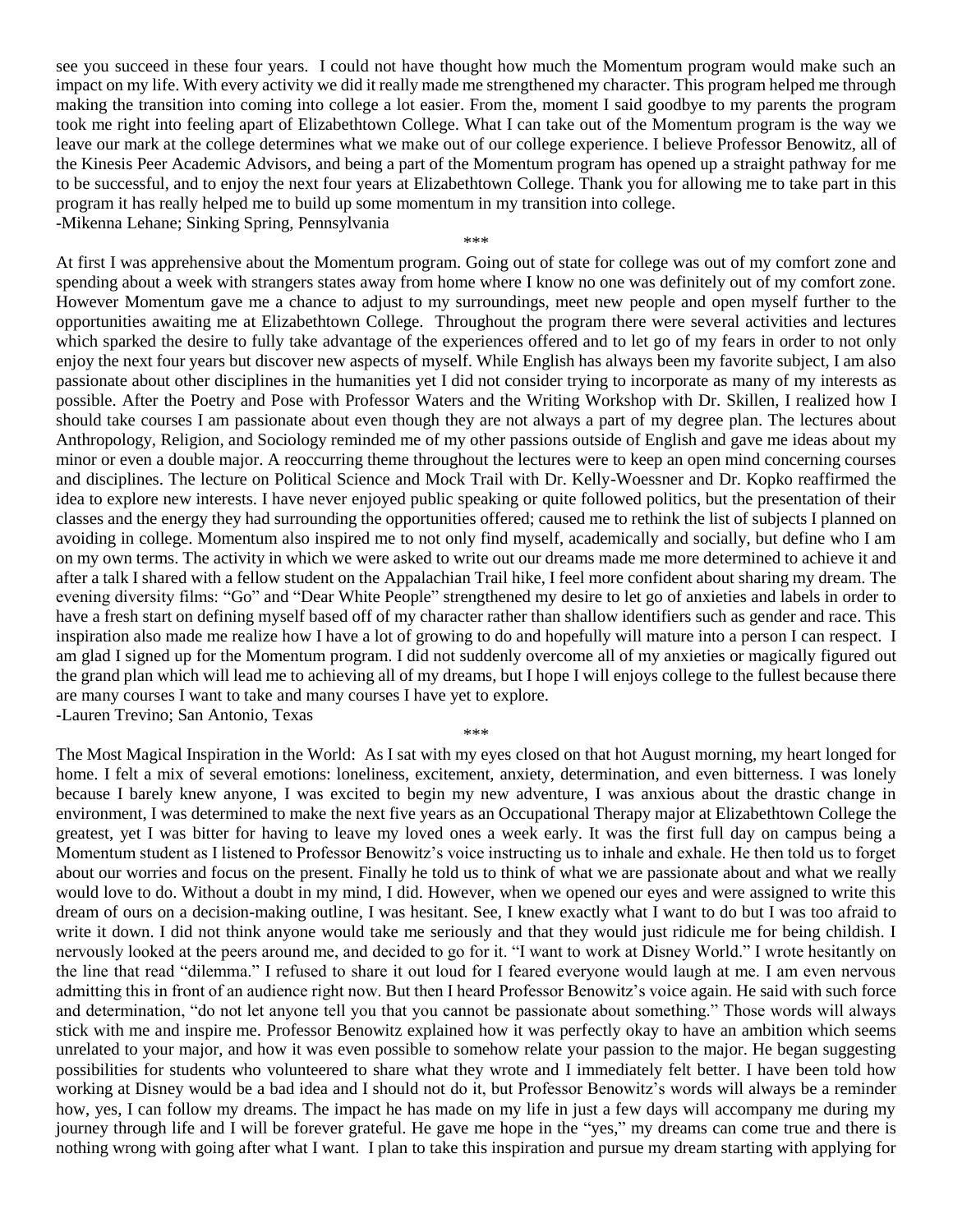the Disney College program, a national internship program operated by the Walt Disney Company and located at the Walt Disney World Resort and the Disneyland Resort. I plan to apply sometime between the start of spring semester and the end of this school year. Whether I get in or not, I am determined to try and I refuse to give up. What I want to do with this inspiration is to take it one step forward and somehow coordinate Occupational Therapy into it. Not only will I apply this revelation to my dream job, I will apply it to anything I am passionate about in my future. I will never let anyone tell me I cannot. If they do, I will always hear Professor Benowitz's voice. "You need to follow your passion. You really really, really, really, really need to."

\*\*\*

-Olivia Lee; Medford, New Jersey

I am just a mere one in a million trying to make something of myself…But for what? What has given me the will to do what I have done in life? What has given me the drive to do my best in high school? What made me apply and get accepted to Elizabethtown College? Feelings… But the feeling of what, is the question? I may not exactly be able to describe this feeling but it is what has inspired me from the Momentum program. The feeling the Momentum program gives me is what inspires me. The Momentum program has inspired me to find out who I truly am. The people, the work, the enthusiasm, gives me hope, essentially, leaving all I know behind, will not be so hard. The Momentum program gives me a feeling of acceptance; a feeling which tells me everything will be fine on campus. This is a reassurance as I go on to pursue an education at Elizabethtown College. The idea that I can become, and discover who I want to be over the next four years; and how the Momentum program will help me along the way inspires me… But, what will I do with this inspiration? This basically, raw, little ball of motivation and pure imagination in my head, will steer me throughout college. What can I turn this inspiration into as I move forward through college? I believe I can be anything I choose to be; nobody has the right to tell me what I can and cannot be while I am in college. The inspiration this program has given me, nobody has the right to take or tell me what to do with it. Even my family has told me on numerous occasions, life is what you make it. One thing I always remember my Grandpa told me is "Grandson never let anyone take your happiness." From my experience this is the best advice anyone has ever told me. Because, returning to what we will turn our inspiration into, this is why I believe I can be anything I choose to be. The inspiration is only part of what one may be able to do in college. Anyone can do something and say they have accomplish something… but the mark they leave behind can have a greater impact than what they did. But another question presenting itself is, what impact it will bring from it? What will be the mark you leave behind from the inspiration you are given? The impact essentially, is what you choose to be and how you choose to live your life on campus. What you put in the next four years, mainly, on your own is the impact you will bring. I believe the impact I will bring is showing how someone can be more than meets the eye; Because, I am someone you cannot define by what I do. I wrestled, I did art, I liked hanging with my friends, I am majoring in biology, and I like new things. I am someone who is very unique because, my personality defies the stereotypes that I would be labeled with; and I am glad I have this type of personality. The impact I will bring is I am going to be the one to rise against the stereotypes I have been labeled over the years, and show you can be what you choose to be. This is all what the Momentum program has done for me, and what it has allowed me to do, as I begin my new chapter of life at Elizabethtown College. -Darnel Roque; Harrisburg, Pennsylvania

\*\*\*

Inspiration is something which stirs up a fire in you to change. Coming into the Momentum program, I thought I had everything figured out; I knew the campus, I knew my roommate, and I thought I knew what I wanted to study and what to do with it. I have always had a passion for animals, but did not realize how I have this urge to work on conservation efforts of the land and endangered species. This was, until we were handed the small, red and white paper on our first morning of the program. When I saw the title, "Make a Decision," my hands clammed up and my heart started to gallop in my chest. Weirdly, as someone who thought they had everything figured out, this piece of paper put a seed of doubt in my heart. I am glad it did, because I had the opportunity to take a hard look at my dreams and passions, and to think of how they correspond with my intended major. Coming in as an intended Biology major, I took the easy route with Biology being such a broad subject. Not to say Biology is an easy or safe field of study, because we all know there is hard work to be done, as with any major, but I knew in my heart how I was personally setting myself up for failure. I was setting myself up with a safety net instead of wanting to pursue veterinary medicine, due to the fact it is tremendously difficult to get accepted into veterinary school. At that first dinner, sitting down and immersing ourselves in the sounds and sensations of our environment put the pains, worries, and insecurities of our lives on the back burner, at least for a little while. It forced us to focus on our hopes and dreams, and later on, determine if they are realistic or not. Also in the Momentum program, the academic sessions, even though they sometimes did not seem it on the surface, they helped solidify our interests and dislikes of different subjects and/or majors: it strengthened my resolve for the sciences and mathematics. Having this passion for science, especially biology and environmental sciences, is going to better propel myself to become someone who investigates how the environment impacts the animals living in it. Going forward in my time here at Elizabethtown College, I will be more able to concentrate on the aspects which inspire me to be a better person and succeed both as a student, as well as an overall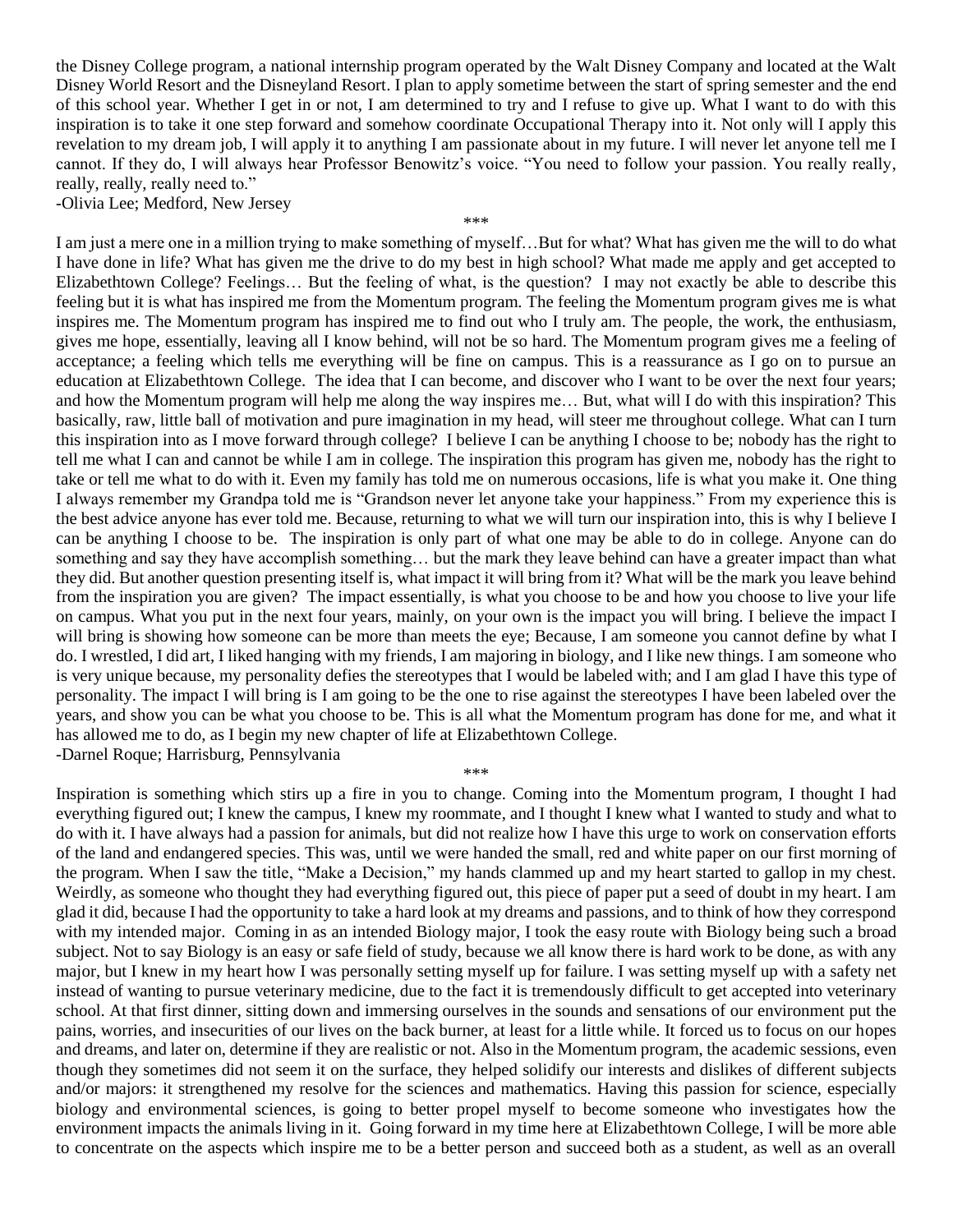person. Going through this experience, I have been able to better understand myself and those going through a similar experience as I; being a freshman having nothing but the great unknown in front of you. It is easy to come into college and think you know what you are going to study and use of the rest of your life, all based on your past experiences in high school, but in most cases, students change their major to something they love and could not see themselves studying anything else. I want to protect those who were like me, and help them get the most out of their education here, saving them from as much uncertainty and doubt as possible. I want to inspire them to follow their dreams and not to take no for an answer. – -Destiny Harbison; Leola, Pennsylvania

\*\*\*

When the question "what has inspired you" came to me, I honestly did not have anything which came to mind. When the questions were first raised to me, I thought about the question over and over again until I came to the conclusion I did not know what really inspired me throughout the week. That was until then I asked a friendly Kinesis Peer Academic Advisor how she was approaching her reflective essay and she gave me some guidance to help me figure what really inspired me. The idea of students giving back to the school after they graduate. The thought of every graduating class, giving back to the school if it was one gift or many gifts, even it was small or large, it is a further improvement to a better future for next incoming freshmen classes. Without every graduating classes' support of giving back, Elizabethtown would not be as successful and or as well-known as it is today. Professor Dr. Thomas Winpenny gave us a lesson on integrity, the seven deadly sins, and the Ten Commandments. He taught the difference between right and wrong. After receiving the help from one of my fellow Momentum students, the next question "what are you going to do with this inspiration" flooded my mind and again I began the process of what I was going to do. The results ended up being what could my graduating class give back to Elizabethtown once we have uprooted from college. It was easy to figure out what was missing from the campus and the object we could give back to the school after years of wisdom and protect what would be placing entrance gates on the brick pillars under the of Elizabethtown arch on College Avenue/Schlosser Loop. Our beautiful campus needs an entrance gate in order to make the college more official than it already is. Professor Benowitz told us to always follow your dreams no matter what the outcome maybe, if it makes you happy, do it. The impact of the students giving back to the community and their school will make a positive change for a better future for Elizabethtown. Elizabethtown College will continue to grow beyond its borders and expand its roots around the country. For being a small school, we are well known and respected by other schools. I hope one day I will be able to graduate from Elizabethtown and tell others who do not know this small but powerful school how I am glad to say this is my home. I would like to thank Professor Benowitz for creating the amazing events for us such as taking us hiking on the Appalachian Trail and giving us the chance to meet the president of the school, Dr. Carl Strikwerda, the Provost and Senior Vice President, Dr. Susan Traverso as well. I would also like to thank the Kinesis Peer Academic Advisors for dealing with our shenanigans and helping us get adjusted to the college environment.

-Benjamin Errickson; Wildwood Crest, New Jersey

\*\*\*

One of the first activities we did with the Momentum program was a historic walking tour of Boiling Springs, Pennsylvania and a hike on the Appalachian Trail. This was an opportunity to pair up with someone we did not know and share our goals and aspirations while hiking. Many of the students around me expressed how much they enjoyed the hike and conversation. These students encouraged me to look at the positive to enjoy nature and all that it has to offer. So I embraced those positive comments and searched for ways to see the positive in this experience. I not only started to enjoy the hike, but I also encouraged other people along the way. From that moment forward I really took the time to really think to myself who am I. As I thought this, I realized the importance of being still and truly getting in touch with the inner you. I came into this Momentum program experience alone. My aunt dropped me off, put some holy water on my forehead, prayed, and then drove off. No mom, no dad, no uncle to enjoy this experience with me. But over these past seven days I can honestly say I no longer feel alone. I feel comfortable and I know if I ever need a shoulder to cry on or an ear to talk to I have that all here. I enjoyed meeting every last one of the beautiful and handsome old and young men and women here this week. They all have left a memorable mark on my heart. Broadening my range of friends, I am grateful this Momentum program has challenged me to do exactly that. I can only imagine how many great people I will meet throughout this four year journey. I look forward to finding myself an accountability person and working out with them. As a social worker I am prepared to wake up every day and know how I might see some of the most horrific things of all humanity. I will be forced to push myself through some pretty difficult situations. However, after being introduced to the professors at Elizabethtown College, I now feel fully prepared to pursue my career in Social Work. The end product is always so rewarding and so worth the pain along the way. Just the thought of how much I will impact so many people with all of the knowledge obtained throughout these next four years makes me feel astounded. Through the help of the Kinesis Peer Academic Advisors and Professor Benowitz, I was able to get comfortable with the campus, build connections, and network. I also was able to learn ways to keep my stress level down, find new ways to be inspired every day, and finally learn the importance of a name. -Shaquoya Fains; Hershey, Pennsylvania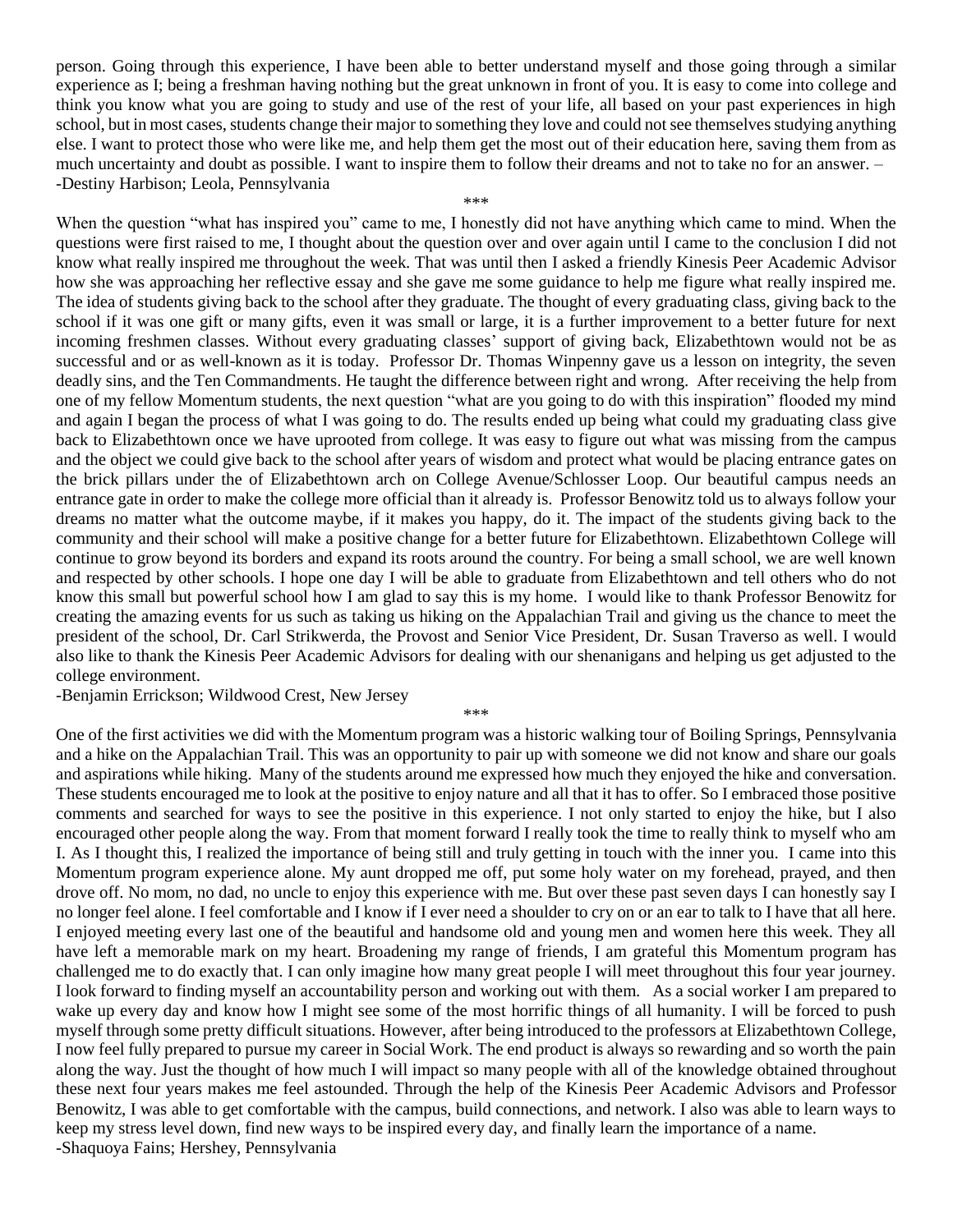In the past week, I feel as if many new doors have been opened to my future. When I compare who I was before and after the program, I realized how much impact the Momentum program caused on who I am as a person. I learned the small town I am from is not the whole world, but a major part of it. I learned to reach out to anyone, because they could wind up being a close friend. The Kinesis Peer Academic Advisors in the Momentum program welcomed all of us with kindness which became contagious within all of the freshmen. The program has greatly inspired me in the past seven days. One of the sessions which stood out to me the most was Professor Thomas Winpenny's presentation about integrity. He elaborated on decision making and choosing right from wrong, which is personal to each individual. This inspired me because I believe how integrity is a very important value for a person to have. Also, I gained inspiration on the field trip to historic Boiling Springs, Pennsylvania. It interested me to learn about the history of the town. I felt a great sense of accomplishment after hiking a portion of the Appalachian Trail. Throughout the program, I was greatly inspired by the people I met. Many of the people I spoke to had different personalities, opinions, and backgrounds but still managed to genuinely care about each other and show a great amount of interest. I have learned much about others and about myself. When in new situations, I am not the only one who might feel apprehensive. I learned to express my thoughts more to connect to other people. I am completely inspired by participating in the Momentum program. I feel more confident in starting college because I already have great connections with amazing students and professors. With the inspiration I have gained, I feel like I can approach my whole four years in college fearlessly and with bold aspirations. -Alexandra Moore; Glenville, Pennsylvania

\*\*\*

Inspirations: As I look around today, I see a group of well-prepared individuals who are ready to take on anything. However, we did not start out this way. At the beginning of this week we were just fifty individuals, but now we are something more. We are united by our collective experiences (and our collective suffering). Together, we explored, we journeyed, and we learned, and together there is nothing we cannot do. On the voyage which was my Momentum week, there is nothing which has inspired me more than the people with whom I have voyaged. Though some of us are not too far from home and some of us travelled here from very far away, we are equalized by this strange new place we inhabit. We grew from our timid beginnings to the strong bond we now share. Since the beginning of the Momentum program, I feel I have grown as a person both socially and emotionally. I have expanded my social skills almost exponentially. I have been inspired to apply these new skills and being open and social with all of the new people I will meet in the coming weeks. I will start by introducing myself to everyone I do not know. I will sit next to a new person every day and try to hear their story. And most importantly, I will hold all judgements and prejudices I may have against any other individuals. I firmly believe these friendships we forged this week will last for years to come. Despite any differences we may have, we are connected by our choices and the things we have experienced together. I firmly believe it is through programs such as this, programs which breed both communication and understanding. No matter what turns our lives might take we can always fall back on the first friends we made here. It is through these friends I have found my confidence. They inspire me to be more open and friendly to everyone I meet. As the week concludes, I leave this program ready to face the new experiences college will bring. I have been inspired by the people around me, and so it is my greatest hope I will be able to inspire someone else. They say smiles are contagious and a little kindness can go a long way. I can tell you with absolute certainty this is true. It is because of the kindness of my peers, mentors, and professors, this week was such an enjoyable experience. If someone would have told me a week ago I would enjoy hiking the Appalachian Trail in 80 degree weather I would never have believed them, but when you share this experience with people you like; anything can be fun. When I first arrived on campus, I was afraid. I was alone in a new place, but I knew there was no going back. This is not to say I am not still terrified of what this year will come to, but I am certainly feeling much braver now. The only logical next step is to pass it on. If I can pass on even the smallest fraction of hope and inspiration which my peers gave me, I will be content. -Catherine Stencler; Perkasie, Pennsylvania

It is hard to believe you can learn something new about yourself seven days straight! But it all started day one, August 14, 2015. Freshmen year is the beginning. We always remember the beginning and the end of something; everything in between is just fun and games! Okay maybe not, but you get my point. I noticed after multiple goodbyes and see-you-laters to those I spent almost two decades with, I recognized I was on my way to a path of finding who I have not yet become. The last seven days has immersed us in resources and information notifying us how college *can* be our life changing experience in which impacts our decisions and life choices for our futures. Professor Benowitz started off our first session with opening up our minds and clearing the negativity out from our past, creating an open place in our minds where we begin something new. With clarity and an open mind, a transition of moving into college as an intimidated student, can become a much more enjoyable experience as everyone here can agree with, in many aspects because of this program. I have gained the courage through this program from the upper classmen, faculty, and staff which with any passion or idea I have in mind, it will be valued here at Elizabethtown College. One has to see the fuel with in themselves to enlighten their time at Elizabethtown and the courage has to start within ourselves. I had seen no success within myself throughout high school and enrolling into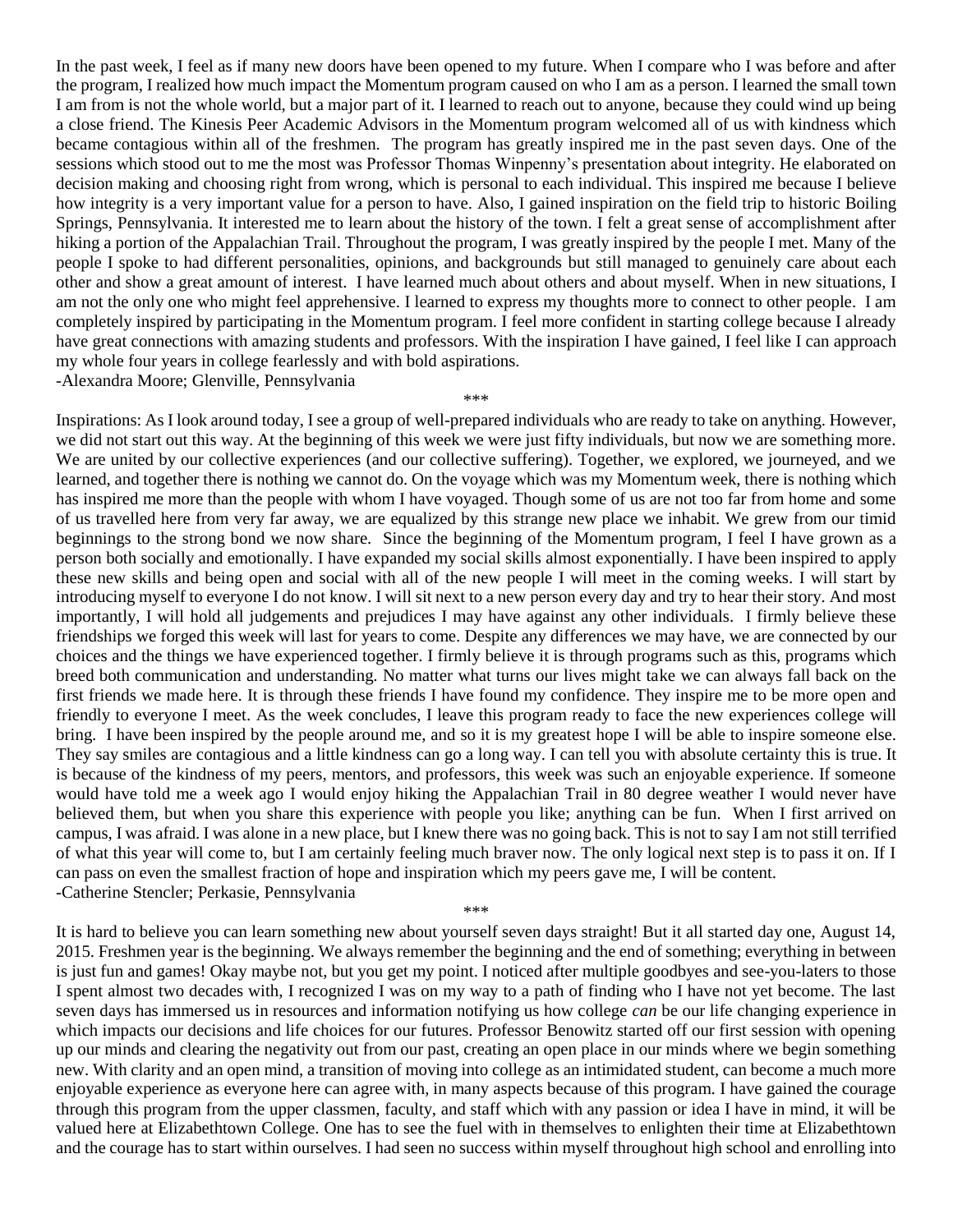college. I was just going with the flow as an AVID student. Because college is where "everyone" goes after high school with no career path and not fully ready for the work force. I see we all have achieved so much thus far and we are all here for one more reason, to succeed further and show those who said you cannot and will not how you can and you will! There is potential in everyone sitting here in this room. If you think this statement does not apply to you, keep an open mind and you will see in four years how I was correct. I want you to all know we have this potential and possibilities to achieve many valuable qualities which apply to the real world now, not based upon our ability to take a standardizes test. There is something we can learn from each other and remember you are never alone! Momentum students listen close to these next few words! We left our ordinary life behind. The opportunity is ours! So how are we going to make the opportunity ours? What are we going to do with this opportunity? We are going to realize and reflect about how everything is going to fall into place. My favorite quote was from someone anonymous, "Nothing ever came from comfort zones." How many of us can realize joining this Momentum program and even Elizabethtown College was one step out of our comfort zone for the majority of us? I realized when in our writing workshop with Professor Skillen, I had stepped out of my comfort zone. Looking back on a memory when I was only fifteen years old. I wrote myself a letter letting myself know I had succeed successfully in high school. I had started college, a private institution with a diverse group of friends who have the same diligence to succeed and do well academically just like herself. I feel as if after these last seven days I have found an easy access of keeping an opened mind through obstacles. Integrate lead us here to Elizabethtown College; realizing college is the right paths for success, happiness, or satisfaction. High school was full of expectations and standards. College has lead us to opportunities, new paths, and opening/closing doors, which is so cliché, but literally you will be opening and closing many doors at college. Have an open-ended mind so you are there for all the opportunities which are going to be thrown at you these next four years. As professor Benowitz says, "Do not worry about the outcome, if an opportunity comes to you, just say yes. Do not plan for it. Let life take its course and just watch where it takes you." There are always going to be connections between our passions and where we are expected to take our lives because our parents say so. Just make these next four years like no other. These are the days we need to enjoy, learn, find ourselves, and most importantly have fun. There is no other best four years than college. And what better time then to spend it here at Elizabethtown where we can be inspired each day by people who want to see us succeed. And always remember. We remember the beginning and ends! Take the inspiration you receive every day from your open mind and take it all in so one day you can inspire others like everyone we have met this whole week. We will remember our first year here on campus and we will remember our last days. Go out and do something worth savoring. We do not know what life is going to put us through, just be ready to catch it and not question the situation. Be ready to say yes and nothing else. Experience life, you do not always need a plan. Pay attention to detail and stay focus and be able to react positively to make a difference. We always like when those whom we love recognize our accomplishments. So whether it be a family member, loved one, one no longer here, or even just someone who has watched us succeed this far. They may not be here every day, but after four years they will be there to express your accomplishments that you have had at commencement. So as you enjoy your four years here, show those who will be cheering you on in four years, that you were inspired by Elizabethtown College to make the choices you have made. So let me leave you with this, if there is any advice I could give to anyone about what I learned by the end of this program it is, "don't wait like a bus stop!"

-Brianna Floystad; Baltimore, Maryland

I have always been an extremely shy and introverted person. I have always been afraid to talk to the person sitting next to me in class, I have panic attacks over giving presentations, and I especially am not good at making friends. So for me, the idea of going off to college and needing to make new friends was a pretty horrifying concept. However, despite all of my social anxieties, I was very excited to both be in the Occupational Therapy program and the Momentum program here at Elizabethtown College. I knew I was ready intellectually for the heavy course load I would be taking on, yet I was not sure if I would be able to push my anxieties aside in order to succeed. But immediately upon arriving at Elizabethtown College, I encountered nothing but kind and welcoming people. The first person I met here was a Kinesis Peer Academic Advisor, who incidentally had the same name as me. Immediately, Carly Foster's sweet, bubbly personality and upbeat spirit helped to chip away at all of the fears I had about starting college. Because of the kindness of not only the Kinesis Peer Academic Advisors, but also my peers in the Momentum program and the professors, I was inspired to shed my anxieties, come out of my shell, and make some great friends. Thanks to the Momentum program and all of the friends I have made because of it, I now have the confidence I need to succeed here at Elizabethtown College and my future to come.

\*\*\*

-Carly Drennen; Lancaster, Pennsylvania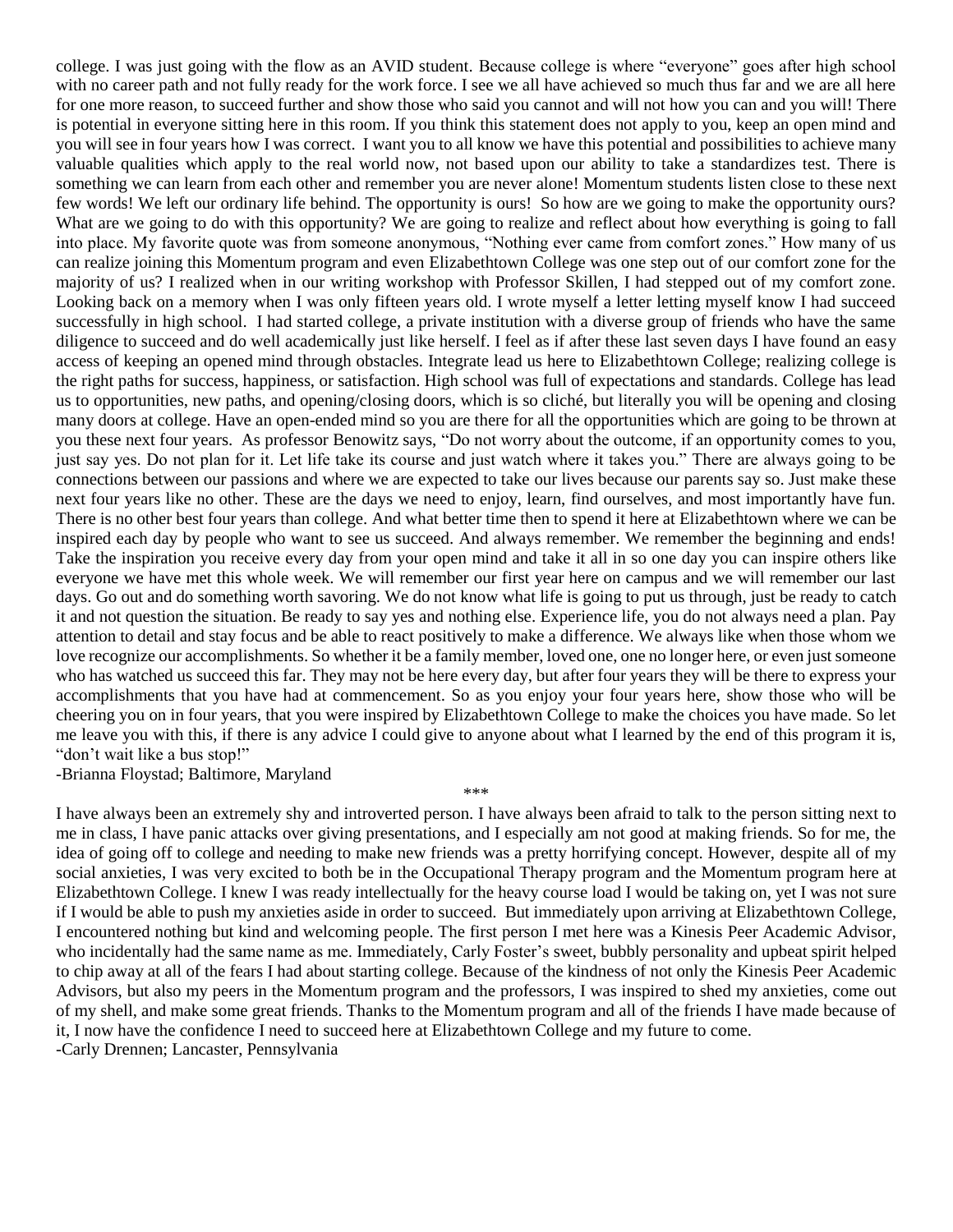"It is going to fly by Nik, be sure to take advantage of it." Those were the words I heard from my Algebra 1 teacher, Mr. Karp. That is all I ever really heard from anyone. Do not get me wrong, things eventually do come to an end, but people focus entirely too hard on the ending. The Momentum program has showed me the beginning is the most important aspect of an experience. When you focus on the end there is no hope only fear. However, when you concentrate on the beginning it teaches you to be hopeful. You are inspired to be the best version of you can be and this is what the Momentum program has done for me. I will be the first to tell you I was petrified to finally come to college. I felt this was because I was focusing on what I would be doing after college. The session, which was held under the tent with Professor Benowitz, made me think to myself and I surely do not do it very often. It was definitely what I needed to do. Without the Momentum program I would not have broadened my horizons into what college has to offer. In those fifty short minutes I was forced to reflect on myself and what I truly want to get out of my time at Elizabethtown College. The Momentum program has given me the opportunity to walk through, or run if I am following Professor Benowitz, a multitude of doors leading me in the direction of who I am meant to be. To some this may seem insignificant, but it is a large step for me. I am organized and definitely a type A personality, so even thinking of changing throws my schedule off. Without the Momentum program I would have been absolutely lost and walking around without any sense of direction. Thanks to this program I now have at least fifty other close friends and it also means a fifty person support systems. As a result of my experience here this past week, I have been impacted to help others. Although it seems small to others, I am eager to become a Kinesis Peer Academic Advisor one day and hopefully inspire other freshman. -Nikki Alwell; Blakeslee, Pennsylvania

\*\*\*

Getting going good: As I walked up the curving road of Elizabethtown College, at first I had a lot of emotions, I was nervous, excited, and anxious to get started at college and to meet new people and potential friends. Looking back a couple of days ago, when I first moved into my dorm, I can see myself lacking some of the skills and talents, which I can now see myself having because of the Momentum program. I owe these new talents, perspective, and knowledge to those who really caught my eye, those who really caught my attention, and to the people who really inspired me, and this thanks would have to go to the enthusiastic, encouraging, energetic, people we call the Kinesis Peer Academic Advisors and Professor Benowitz! The Kinesis Peer Academic Advisors really got my mass moving by putting us in opportunities and activities which helped me look deeper and harder into what I wanted to do and what interested me. The Kinesis Peer Academic Advisors not only helped me find out what I wanted to do with my college career, but they also supported me with what I wanted and how I wanted to do it and they helped me find a way to put my college career decisions into motion. Professor Benowitz told us Momentum students how "What you get out of college is what you put into college" and this quote is what really inspired me to take charge of my college career. It was not only the Kinesis Peer Academic Advisors and Professor Benowitz who inspired me however, the Momentum students have pushed me to new heights and all of them are flat out some of the most enthusiastic people I have ever meet. I cannot stress enough how much the Kinesis Peer Academic Advisors and Professor Benowitz have truly helped me with all of the questions I had coming into college. If I were to be in charge of the incoming freshman class I would make it mandatory for all students to go through this wonderful Momentum program, because it seriously helps with all of the stress of coming to college, plus the Kinesis Peer Academic Advisors help moderate fun and lectures. Some of the best advice I got was actually while the Kinesis Peer Academic Advisors and we Momentum students were hiking the Appalachian Trail and while we were doing art activities. The Momentum program provides a never ending chain of support which is always there for you and never hesitates to help you with whatever you need. The Momentum program has inspired me in ways which are difficult to explain with words, and has shown me ways of looking at things in a positive and creative perspective. The Momentum program is a great group of students to join, especially if you do not fully know what you would like to study as a first year undergrad student at Elizabethtown College. I really hope to be involved in the Momentum in the coming years because I have enjoyed the Momentum program very much. The Kinesis Peer Academic Advisors and Professor Benowitz have had an amazing impact on me these last few days, and have truly inspired me to be and do the best I can in my college career. -Isaac Garrett; Elizabethtown, Pennsylvania

Little-Big Texas took a flight out to Pennsylvania, a place she had never been to, but will be there for the next four years of her life ... alone. Unaware of what to expect, like a typical anxious freshman in the country, I left my home to attend Elizabethtown College. In the Texas school system I was formatted to attend school, get the grade, graduate, and get the job. Upon my arrival to Elizabethtown College, the most asked question was "How did you find this place?" I am happier than I seem to be, it is only been one week with the Momentum program and I already know I will love it here. After the first academic session, I was able to see how the professors actually enjoyed speaking and connecting with their students. Coming from a state where funding is more important than a value education, I realized this is the education I have wanted. For years I closed my doors to diversifying my interest. In ninth grade I was asked what career I would like, from there, I was assigned to a school aimed to concentrate on that career. For four years I had the same engineering class where I did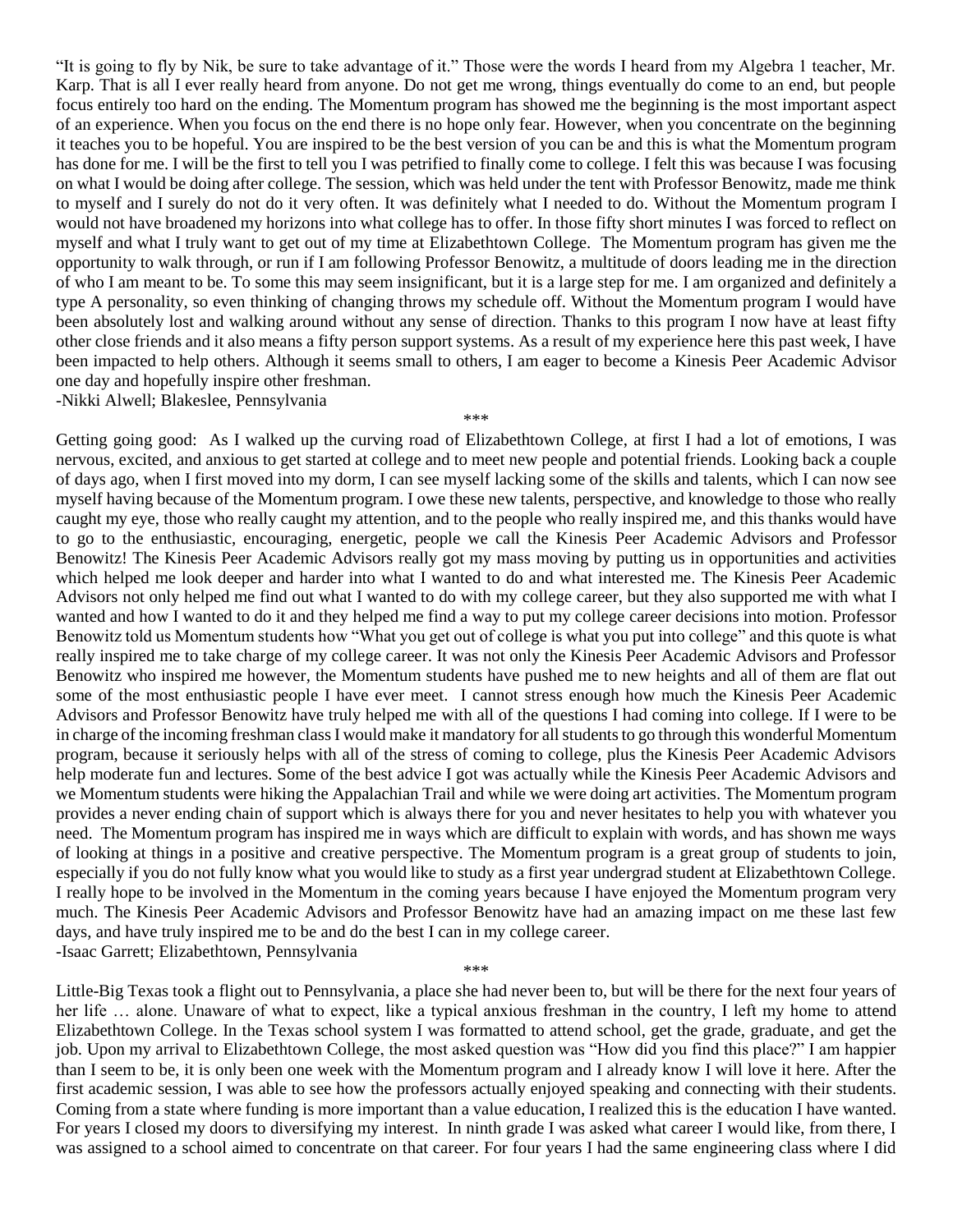not learn anything I had not learned the year before. In a week in the Momentum program, I did every single thing I had told myself I could not do; I hiked, drew, and read poetry and to my surprise, I enjoyed it. I discussed and learned about subjects I had dismissed and not even considered because I chose to be an engineer in ninth grade. I was only fourteen years old at the time. Tuesday night, as my mother called and ask how I was …. I had a moment where I realized things fall into place at the right movement in the right place, Elizabethtown College. Arrival was not easy, from missing my flight twice and spending over ten hours at the airport, it is definitely been worth it. Classes have not even started and I know I will garnish friendships worth a life time. I have my own grit and tenacity, but at times I need a life check. Elizabethtown College provided me the inspiration of achieving the purposes and goals I have in mind. Without fear of failure, it is okay if I change if I change my passion. I am a first generation Mexican-American student, I am the first of seven to attend college, I am the first in my family to attend college. Compare to our hike on the Appalachian Trail; I carry heavy weight on my shoulders and the Momentum program helped me realized even if it is hot outside and you are out of shape… you keep walking that trail because you know at the end of the day you will obtain your purpose and you will obtain a feeling of accomplishment. I have discovered I have the ability to do things for my own. I am capable of diversifying my interest and able to succeed in all aspects of my surroundings. The Momentum program was a week-long, sparking a fire in me to be myself and show others who I am, what I can be and spread my luminosity to others for a long time. I am inspired to consider my gifts, virtues, and abilities. The Momentum program has been my Watergate into the collage life, I will take the fire in me and aim to inspire others around me to engage in self-discovery and finding the person inside. I will discover the person in me via sparking others to be genuine in clubs, a work-study job and encounters in class. I will continue to keep my fire going by leaning on my friends and professors along with the Kinesis Peer Academic Advisors. I want to go back to Texas and inspire others to take leaps of faith and risk attending a liberal arts college and avoid going to the roboticuniversity system based of our previous education. -Guadalupe Carnero; Fort Worth, Texas

James Brown, inspired Michael Jackson, Gandhi inspired MLK, and Kristen Chenoweth was inspired by Dolly Parton. Those who we consider the experts, or greats in the aspects of their life, were once like me. They were kids who had a dream, and a will to do something great with what they were giving. It took someone or something to inspire them, and light their flame, before the flame could be lit they first had to know what it was which could ignite the flame. This week, I found my ignition source, during the Momentum Program. I always knew I found science, anatomy, and history interesting, but I was always shy about it and did not really let it be known. I had done well in my classes, but there were not many females involved in the sciences. On Monday, when we had the session about Anthropology my flame was lit. I had known little about Anthropology, but I then I knew it was what I have been looking for. I loved when Professor Dr. Newell spoke, and how she taught with passion, and how she was a woman in a science field which is the epitome of what I want to do. Michael Jackson, MLK, and Kristen Chenoweth, went on to change the world in their field or concentrations. Without their inspiration, they might have done so. With my inspiration, I will focus on my studies and classes and fulfill my goal to major in Biology with a minor in Anthropology, or vice versa. With a focus in Forensic Anthropology, and Pathology, I will reach my end goal to become a medical examiner. What impact will I have? I will be a role model for younger children, especially young girls who like me have a love for science, and do not know what they can do, or maybe are afraid to stand out. As a forensic anthropologist, and a medical examiner, I will be able to help people get closer, by figuring out how people died. I will leave a positive effect on the world around me and be known for the contribution to society I will make. -Quadriyyah Abdul-Aziz; Hershey, Pennsylvania \*\*\*

\*\*\*

Inspiration does not come easy to everyone. I am one of them. But after going on all the historic walking tours around the college campus and the town of Elizabethtown; I think I found some. When we were going on the tour around the campus, Professor Benowitz started talking about how all the previous students contributed in some way to the college. Whether it was deciding on where a road should be built, adding a formal entrance to the campus, or plating trees, all of the college's past students added to the campus. This really inspired me because it made me realize how the students actually have a say in what happens around the college and it is not just some line a tour guide says to encourage high school seniors to give their money to the college. Professor Benowitz has inspired me to create an impact. I do not know what I want to do with this inspiration but I do know that I want to make a difference and to do this I need to speak out. Now I know how the students are heard, I can see myself creating a lasting impact. I can imagine myself being or doing so much more than what I ever believed was possible. I am uncertain about what I will do here, but I imagine this was how the previous students felt on their first day at Elizabethtown College as well. And I think it is okay I am uncertain because there are so many opportunities around campus. I could become a tutor, or a Student Patrol Officer (SPO), or part of the Student Senate. The joy and fear I feel is new and exciting but I believe this is what college is all about. Trying new things. Not only have the past students inspired me but so have the current students as well. Everyone in the Momentum program has been so friendly and encouraging. I have learned so much from the rest of the group. Specifically during our small group discussions about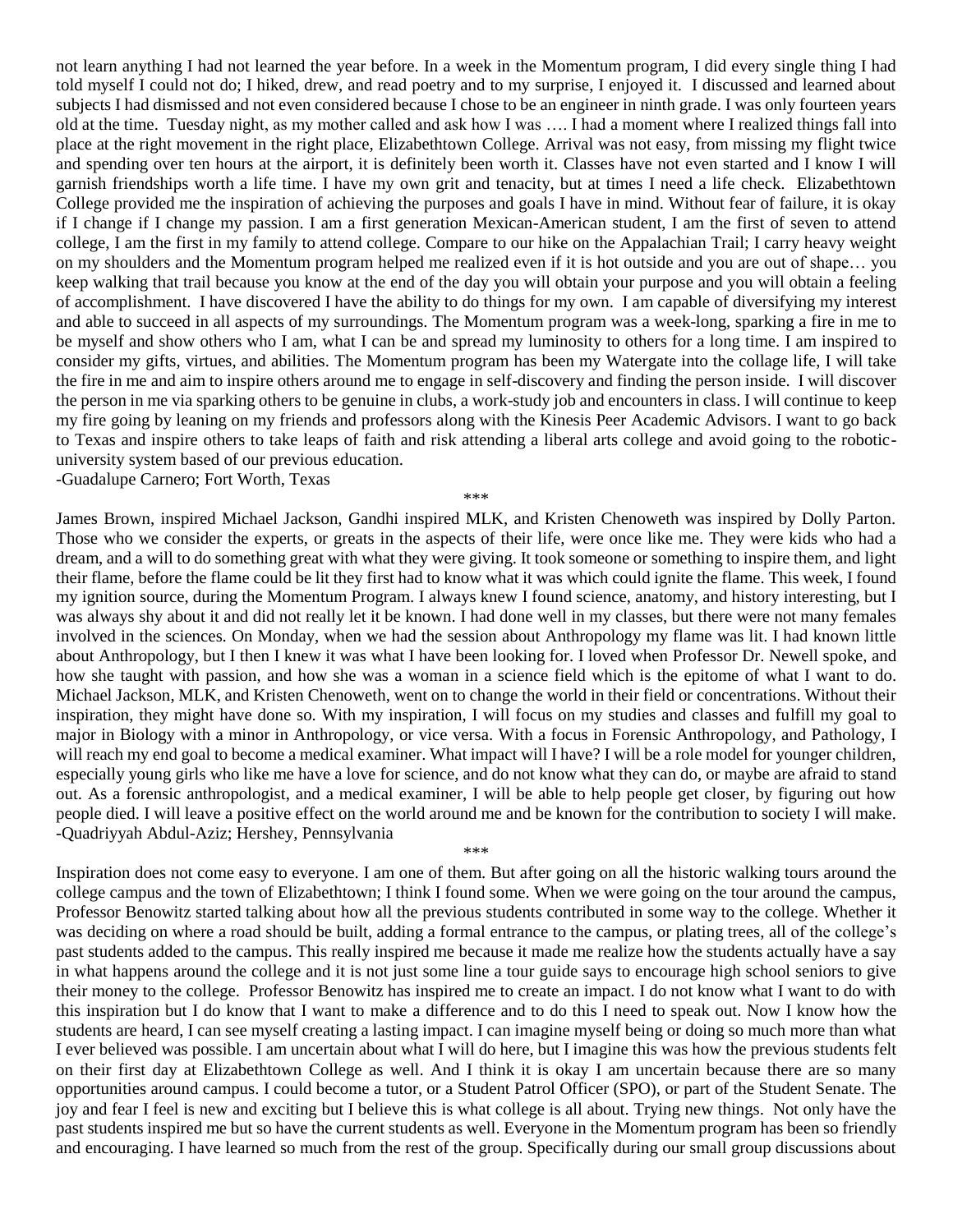the book: *Inspirations: From Classical Literature*. The Kinesis Peer Academic Advisors who led our small group Socratic discussions had everyone say what inspired them. While everyone was talking, I realized how different everyone is because of their various backgrounds or where they grew up. I started to reflect on my life and the problems I have has to deal with and I realized there are others who are going through similar problems or maybe something even worse. The inspiration I found with this group has inspired me to stay positive no matter what the circumstances and to do what I want to do. Anything I do at Elizabethtown College I want to do because I really want to. I want to make sure I am having fun and I am doing it for me. My goal for college is to stay positive and focus on what I really want to do. I want to inspire people. I want to encourage others to create an impact. I want to have a positive impact on other people, however big or small it may be. Whatever way I get involved at Elizabethtown College I want to reach out to as many people as possible. I want to leave college with confidence. The Momentum program has inspired me and stay positive as well as open minded and I hope I will inspire whoever I encounter to do the same.

\*\*\*

-Julie Weeks; Doylestown, Pennsylvania

I do not know exactly how to say this but coming to Elizabethtown College has been one of, if not, the best decision of my life. I have been to plenty of programs which had their fair share of fun activities and learning exercises but nothing compares to the personal life building lessons the Momentum program offered me. First off, I never knew how many random strangers could express such a caring desire for each other's success. It is like a giant family which continues to grow and look after each other. Everybody has each other's back so no matter who you are there will always be somebody you can go to or trust when the road gets tough. Absolutely nobody goes unheard or unseen. It has built an unselfish quality within me to make an effort to put others before myself. Although there is an abundance of resources to seek help from we are still independent individuals going out to face the real world. Scared, nervous, doubtful, and undecided are just a few possible emotions each and every one of us is feeling. But it is through the Momentum program I began to realize how despite those mixed feelings we all are strong-minded, unique people. As I got to know everybody my eyes were widened. I always thought growing up in the Bronx was a struggle. I assumed living in the projects of New York was one of the worst experience you could go through. I could not have been more wrong. Behind everyone's smile was a story. Good or bad there was a small fire waiting for a spark to light it up. The Momentum program is the spark teaching us about the importance of having integrity, character, and discipline. The Momentum program has given us the courage and confidence to grow into men and women who follow their passion no matter what obstacles come our way. As a Momentum student I know I will never give up on my goals, my dreams, and most importantly myself. If there is something you want to do than do it, even Professor Benowitz told us, "You never know where your dreams will take you." Believe in yourself and believe you have the strength and intelligence to go above expectations and make dreams a reality. They say do what is right when nobody's looking but someone is always watching. "As we let our own light shine, we unconsciously give other people permission to do the same"- Marianne Williamson. It is those little acts of kindness which inspire those around us to make a difference in the world. Overall I could not be happier to say I have made lifelong friends, grew stronger in various qualities, and ready to take on college with full force. The Momentum program truly has given me the spark driving me to be the best in whatever I do.

-Nelson Rivera II; Bronx, New York

This week we talked a great deal about inspirations and our goals. When I was asked what inspired me I thought about my future. Finding a career I know I will look forward to is very important to me. I also wanted to set an example for my little brother and show him how if he works hard he could go to college too. I plan to graduate with a major in Communications and a minor in Graphic Design. When Professor Benowitz asked what our dream career would be I wrote: Graphic Designer. Knowing I will leave Elizabethtown College prepared with the background and experience I need to become a Graphic Designer will keep me motivated to be successful with keeping up with my school work. I imagine myself taking courses I am passionate about. After listening to all of the professors talking about taking classes I remembered why I decided to attend Elizabethtown College all of the faculty here on campus go above and beyond to help the students. I learned many great tips this week and met several great people along the way. The Momentum program this week taught me so much about the history of the town and campus which I found to be very interesting and informative. Seeing how passionate Professor Benowitz is about Elizabethtown inspired me to become more involved on campus. The Momentum program made me feel more confident with the campus, I plan to use my knowledge to help other freshman who will be just as lost and confused as I was on my first day. This week has made a great impact on me and I hope I can impact others with what I leaned in the Momentum program.

\*\*\*

-Gabrielle Hoynoski; Orwigsburg, Pennsylvania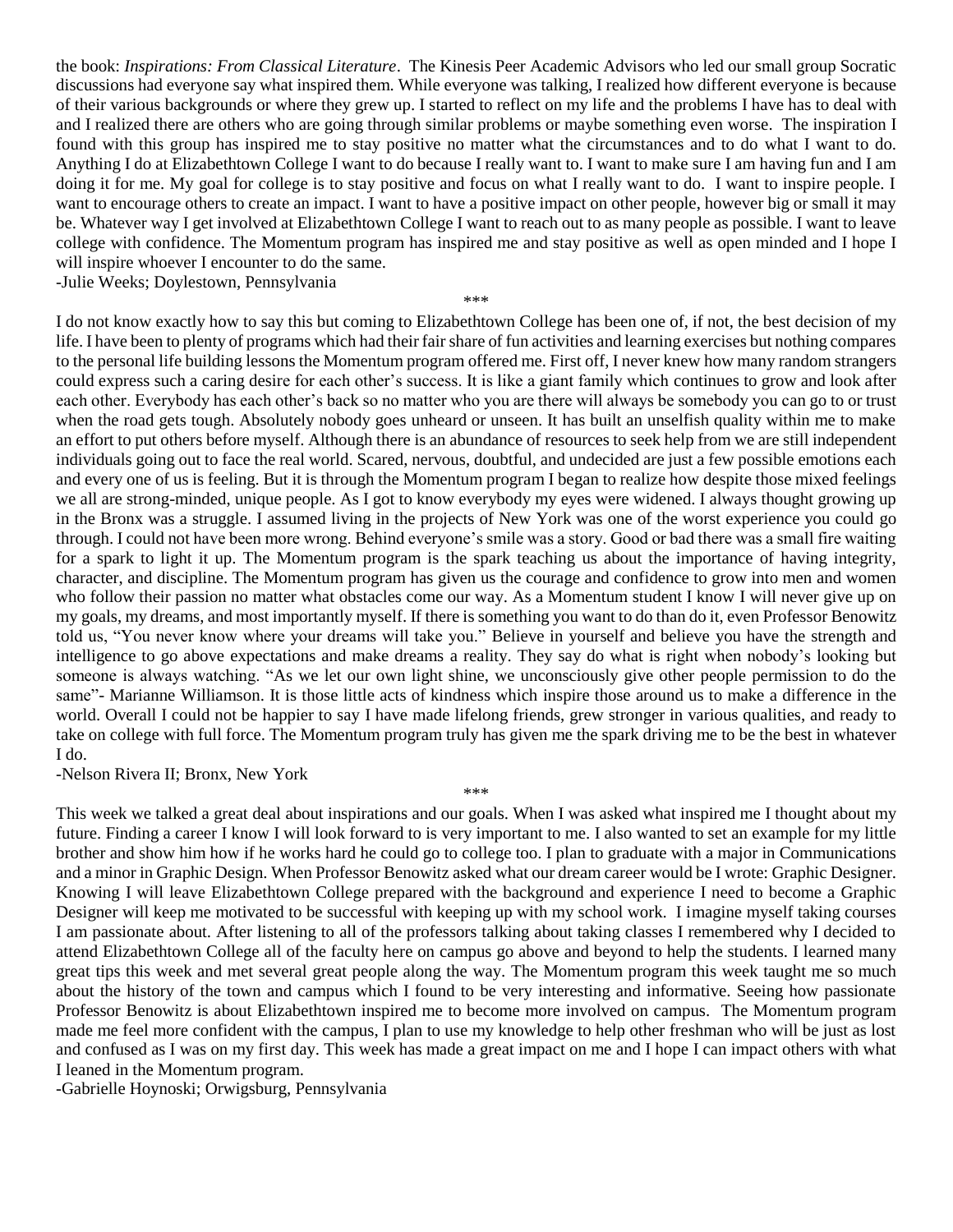What is momentum? And how will the Momentum program benefit my life especially in college? I remember arriving to campus late and getting out of the car looking at the other Momentum students already at the picnic eating lunch underneath the tent with their families. Taking a deep breath, I went and introduced myself to Professor Benowitz and in that very moment all the nerves I had were gone. The Momentum program introduced me to so many nice and respectful people who are very caring and trustworthy. I am so happy I am in the Momentum program because without it I really would not begin freshman year as confident as I am as of this day. During the last five days of the Momentum program I experienced so much. I learned so much history about the village of Elizabethtown, Elizabethtown College, Historic Boiling Springs, Pennsylvania, architectural symbolism, and the Church of the Brethren. For example I learned about of how iconic columns in front of a building reflects the ancient ideas of democracy, equality, and egalitarianism. I learned why there are two entrances on buildings built by the Church of the Brethren; separate entrances for women and men. The most important thing I experienced was when Professor Benowitz told us to just sit and meditate and then write down our goals of our future of what we love to do and not what just makes us satisfied with money. I imagine myself in the future coaching lacrosse. Based on this inspiration which the Momentum program has provided I can make this goal a reality in my life by making sure I follow through with it. Also, if I fall out of love with it, to make sure I find something I do love because happiness is the most important thing in life. Furthermore, to make this inspiration become a reality, I need to make sure I meditate every day and just take a moment to relax and stop thinking about everything else going on in life. The Momentum program has impacted me to inspire others who grew up struggling like me, to let know there is hope if you do not give up and to find something to keep them going in a positive way. As my mom always told me and my brothers, "If there is no struggle, there is no progress." In conclusion, as you previously heard my two questions in the beginning of the essay, I can now answer the questions properly. What is momentum? The Momentum program to me is a journey of self-discovery and finding out what you want to do in life regardless of the outcome. The Momentum program has also shown me how I can go out to the world and inspire people with my passions. This program benefited my life in college by allowing me to become more open minded about people and different subjects. It also made the transition from high school to college way easier than just a regular freshman coming in. Choosing to be in the Momentum program was the first best choice of my four years here at Elizabethtown.

-Rebekah Clements; Port Norris, New Jersey

\*\*\*

I consider myself a spur of the moment kind of person; one minute I am excited and motivated and then the other times I am unmotivated and discouraged. Due to this I found it very hard to find a lasting inspiration, however, during these few days of the Momentum program I think I have found a lasting inspiration in the form of comradery which the people of Elizabethtown College share. In just a few days people have done some many things I have found extraordinary: from everyone celebrating my birthday even though they have just met me the day before, others helping complete strangers they did not know for a day without a second thought, and lastly making everyone feel welcome. Experiencing this sense of comradery which this group brings into the Momentum program has inspired me to be more outgoing and to talk to more people. Everyone in the Momentum program was so supportive of each other and would help in any way they could. I would like to also be the kind and supportive person to the freshmen class. However, I am an introvert so it is very hard for me to express myself outwardly because I always am worried about what people might think of me. Therefore, to accomplish this new goal, I need to take steps to get out of my comfort zone. The first step I need to take is to make a good first impression. In the first inspirational meditation, I learned how in life beginnings and endings are important so I want to make a good beginning with the new freshmen by making a good first impression. The next step is to get to know them better. Throughout the Momentum program we have had many times to bond and grow as a group. For example, on the Appalachian Trail hike, we had time to learn about each other and bond. We even bonded this week through the movies about diversity which allowed each of us to understand one another in a way we never thought we would which allowed us to bond in a deeper level. I would like to bond with the freshman who come in this week so that we all can grow a strong sense of unity and help each other out. Lastly, I would like to help and support everyone in the freshmen class without question since this is what I believe is what made the Momentum group so inspiring, and I would like to treat my class the same way. Not only am I inspired to be more outward to make others because I want others to have a great support system, but I am also doing it for myself. As I said before I am a very shy and conservative person. I do not like talking much or at the very least initiating conversation with a stranger. However, if I was the one who spoke up and had the guts to say hi to all the people in the freshmen class it could help me to become a more confident and more outgoing person. To further the impact the Momentum program has left on me I would like to participate in Student Senate here to help make the freshmen class bond as strong as the one here in the Momentum program.

-Godwin Igbinedion; Point of Rocks, Maryland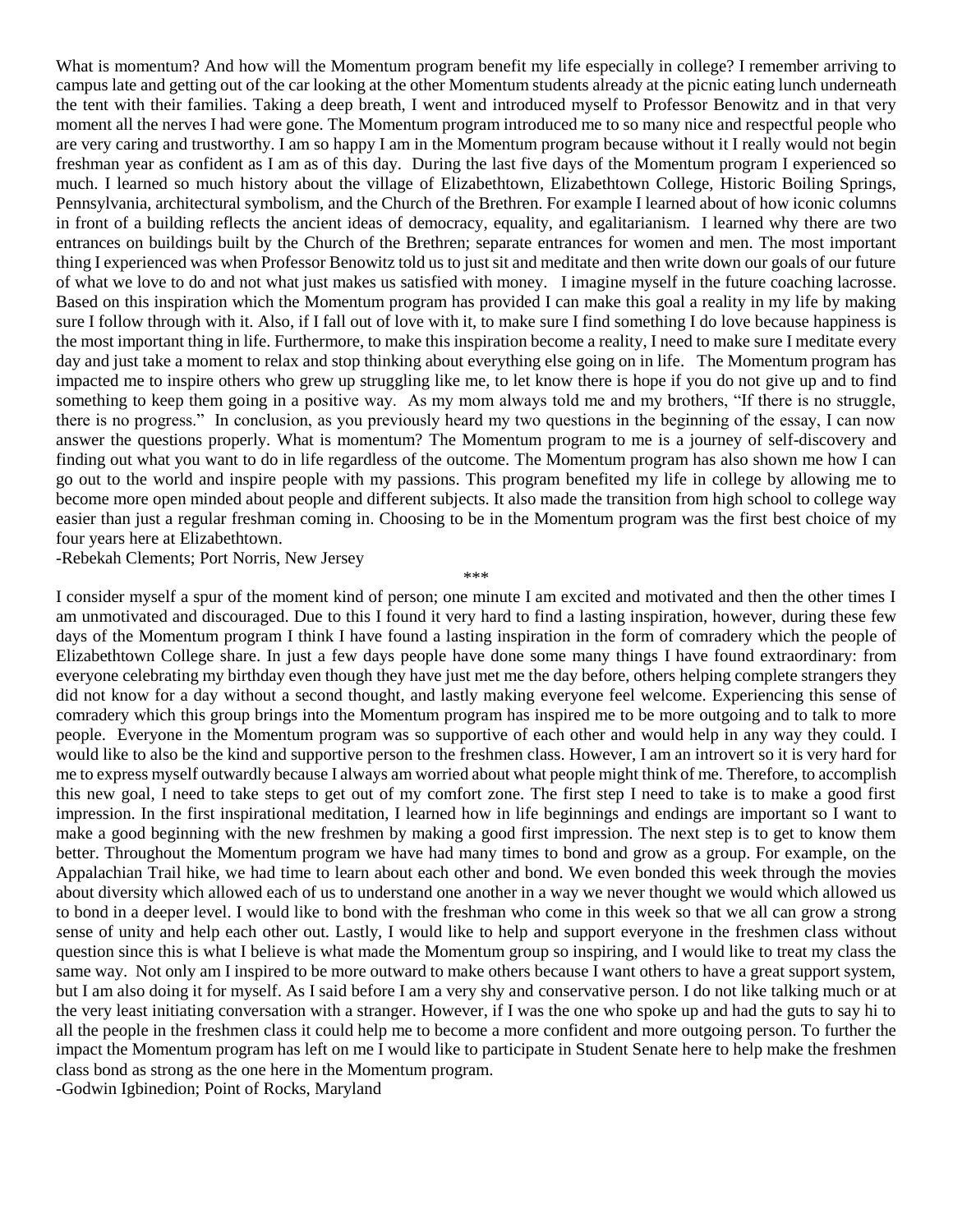The main question we were supposed to answer was what inspires you? But I believe the question should be who inspires you. The person who inspires me would be my mother. My mother is my inspiration because she had me at fifteen and never gave up on life. She pushed and persevered and made her life and mine better. She pushed me to the best I possibly could. Because of her I am in the place of opportunities. I have taken eight Advanced Placement (AP) classes during high school, I interned in my high school guidance office, was involved in marching, and protesting, and now I am admitted in a liberal arts private college. Now given the possibility and opportunity will change my life entirely. Elizabethtown College will be my stepping stone to graduate school and the furthering of my career. The Momentum program was just the beginning of my new life. My mom gave me the life of education and nothing less and gave me the reality of achieving my career of becoming a doctor. The possibility to begin my career will change my perspective just on life. The Momentum program gave a short aspect of college life but also will guide to leadership opportunities. This week with Professor Benowitz and the Kinesis Peer Academic Advisors has broadened my horizons and I will be forever grateful for this experience. -Rene Knotts; Atlantic Beach, Florida

\*\*\*

I am Wei, and that is ME: The Momentum program brought me the confidence I needed to be myself, where I was able to express those personal traits people normally would have difficulty to accept, such as my lack of common sense, indecisiveness, temporary memory, funny, and straightforwardness. I used to be the dreamer who had no clue of what I wanted to do before, but this was changed through the sessions we had throughout the week. One of my most memorable moments was the meditation we had before dinner was served on Saturday because I started to discover the passion I never dared to even think about. I always dreamed of creating a digital world where things are not bounded by the limits of our body. An idea I have given up because the amount of time and work it requires is beyond my capability. Other sessions I found inspiring were about comparing and contrasting Sociology and Psychology, the historic walking tours, Socratic Dialogues, the Appalachian Trail hike, and the video titled "Where the Hell is Matt" we watched allowed me to understand who I am and what I plan to do for the following years of my college life at Elizabethtown. Our discussions with Professor Pretz stated how we are influenced by the presence of others. For instance, when the elders stand for a song at church, the rest of the group will involuntarily arise from their seats too. The video how Matt was dancing over the countries is another example demonstrating the instigation we each have on another. During the video I was sensual and amazed by the fact Matt was dancing unusually, but no matter if he is alone or with other groups he was smiling throughout the entire time. I was overwhelmed by the joy I observed from his action because I saw those who joined him disregarded the presence of being laughed at; as if nothing mattered other than the moment of happiness they shared. This inspiration motivates me to try new things I did not have the courage to do, or focus on things which matters to me because I was afraid of the embarrassment or disappointment I might receive from society. They also inspire me to be unique, outgoing, a leader and to be who I am without the worrying of being judged. The video was a perfect demonstration about how something seemed bizarre at first will turn out to be more than we could have expected. It renovates to my life motto, which is "you've got to dance like there's nobody watching, love like you'll never be hurt, sing like there's nobody listening, and live like it's heaven on earth" by William W. Purkey. Another effect the Momentum program had impacted on me was changing my perspective of our community and those around me. As an illustration, the architectural walking tours helped me recognize the representation of iconic pillars and the symbolic meaning of freedom and democracy throughout the building designs at Elizabethtown College. I became more aware of our surroundings and I understood the history of how Elizabethtown College was formed. I begin to savor the gifts, lessons, and stories left behind by our past alumni. Also, having to spend my entire week dedicated to Momentum only, it had improved my aspect of everyone, which now I can call my friends. No longer was I afraid of interaction, but I also completely eradicated my shyness and insecurity I have before I arrived on campus. Additionally, a quote which describes how I feel and relates the movie "*GO*," which we watched for the Diversity Film Discussions is "I am bad, and that's good. I will never be good and that is not bad. There is no one I rather be than me," from Wreck it Ralph. The more sessions we experienced, the more I recognized my differences and how I was able to use my qualities to impact others. Through the conversations we had, it allowed me to reveal the uniqueness I struggled to reveal before. All I want to do is to encourage others to try new things they never really had the guts to do them before and share my experiences with them. A way I can impact the Momentum program is by inspiring others with my character, such as: creativity, obnoxiousness, entertaining abilities, enthusiastic, positivity, motivation, imagination, and my critical thinking abilities. I want everyone to build confidence through interacting with me, worriless through knowing me, and loosen up through hearing my stories and jokes. During this week, I found a sense of direction, the meaning of my existence, and my goal for the rest of the school years. This is the start of my education with the new friends I made, the wisdoms I learned, and the memories we with share for the next four or more years. Is there something which inspires you during any point? And how? Based on this inspiration, how will you use it to benefit your life? What kind of impact did it bring you, and how will you apply to your daily life? Were there any changes of your aspect or your perspective about yourself and others?

-Hui Liu; Shenandoah, Pennsylvania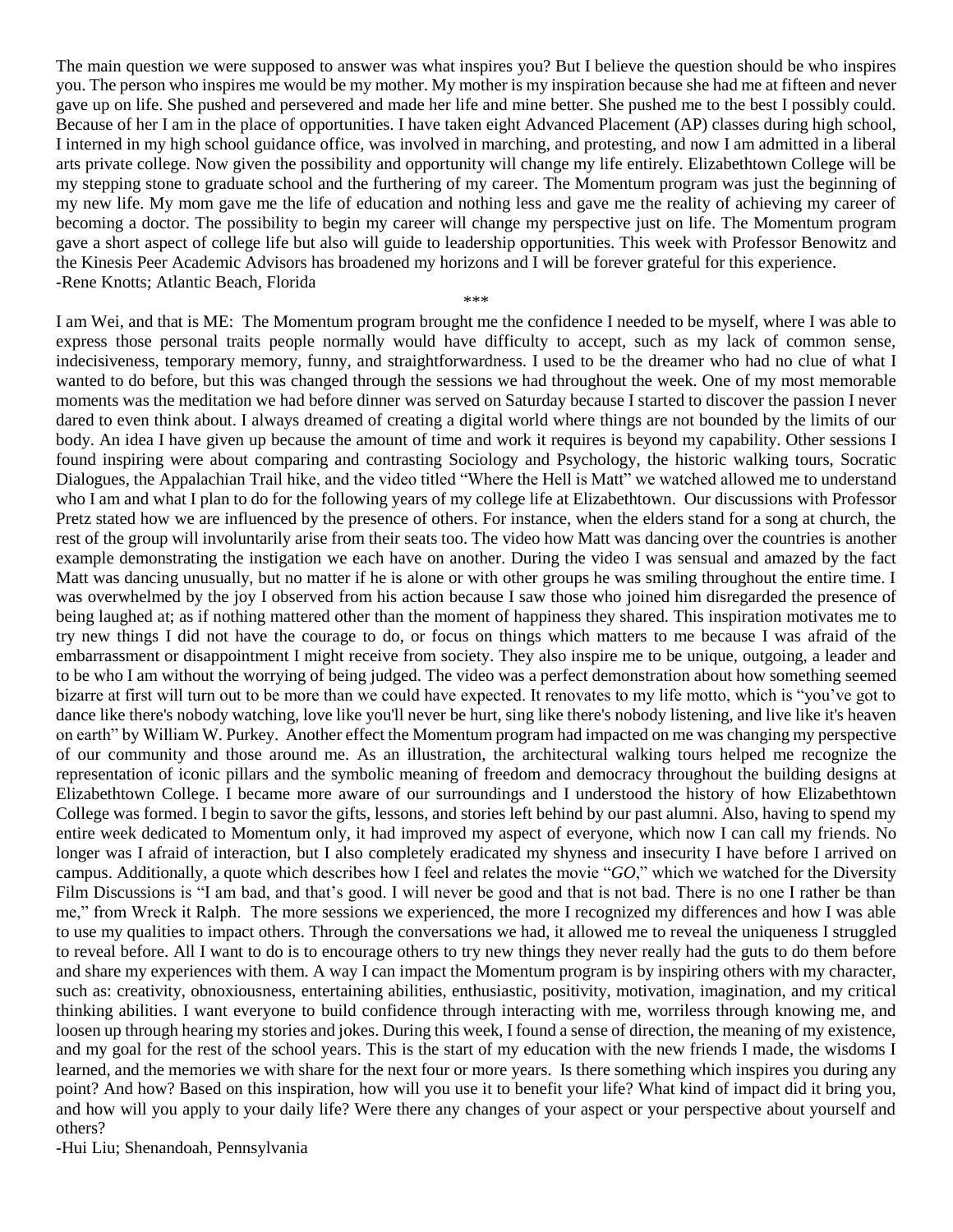Inspiration is very similar to a flood which yes, I know sounds crazy, but it is a good analogy. Inspiration seems to appear out of thin air, then suddenly, all at once, you are swept away with a sudden rush which seems almost inexplicable. Inspiration can give people a new beginning. It can make people discover things about themselves they would have never imagined within themselves previously. It can be a tool to build people up and in some cases, acclimate a bunch of freshman into Elizabethtown College quickly and comfortably. Without inspiration, many of us would not be the people we are today and with future inspiration, will grow and evolve into proper adults. Professor Waters taught us to enjoy things rather than seeking a single defined answer. The feeling of raw emotion is the only way to know if you genuinely enjoy something in life. Never let anyone tell you what you are feeling is wrong. Challenge yourself to enjoy the things you love without needing approval from others. Think back to your fondest childhood memories. Think back to the moment you came in first or won a prize. The emotions associated with memory are much more powerful than any of the small details you may remember. These are flashbulb memories and they are the most vivid memories your brain can possibly manage to produce and you should cherish them. I am inspired by the people around me. Professor Benowitz is a man with so much passion it makes me want to learn even more about Elizabethtown's history. Like Professor Benowitz I want to find something which makes me walk hours in the blazing heat, at a very fast pace none-the-less. I am inspired by each Kinesis Peer Academic Advisor. I am inspired by how much each of you genuinely seem to care about mine as well as the other fifty students in the Momentum program. You guys are amazing. I am so thankful for you guys for the inspiration you have given me to care about others around me. I cannot put into words how thankful I truly am for you guys and I hope you can just feel my gratitude. I am also inspired by the deep conversations everyone in this Momentum cohort can have. We have several people who make jokes, but honestly when it is time to get down to business, everyone takes each other seriously. I love listening to people's stories, where they have come from, and the difficulties they overcame. You all have your own story. You all have your own dreams and aspirations and I encourage you to chase after with such determination no one will be able to tell you "no." People who are in your way are just there for you to prove how great you truly are and you should let them know it. Do not be afraid to show off your talents. Embrace who you are. Within this essay, I never truly gave a defined answer to what inspires me. This is because it is each and every one of you. You are all truly beautiful in your own way even if you do not realize it yet. I have no doubt in my mind how each of us was chosen for a reason and we will achieve greatness. With each of you reaching your goals, I am inspired just a little bit more to achieve my dreams as well. Thank you all for everything and remember no one can stop you. -James Spearman; Stafford, Virginia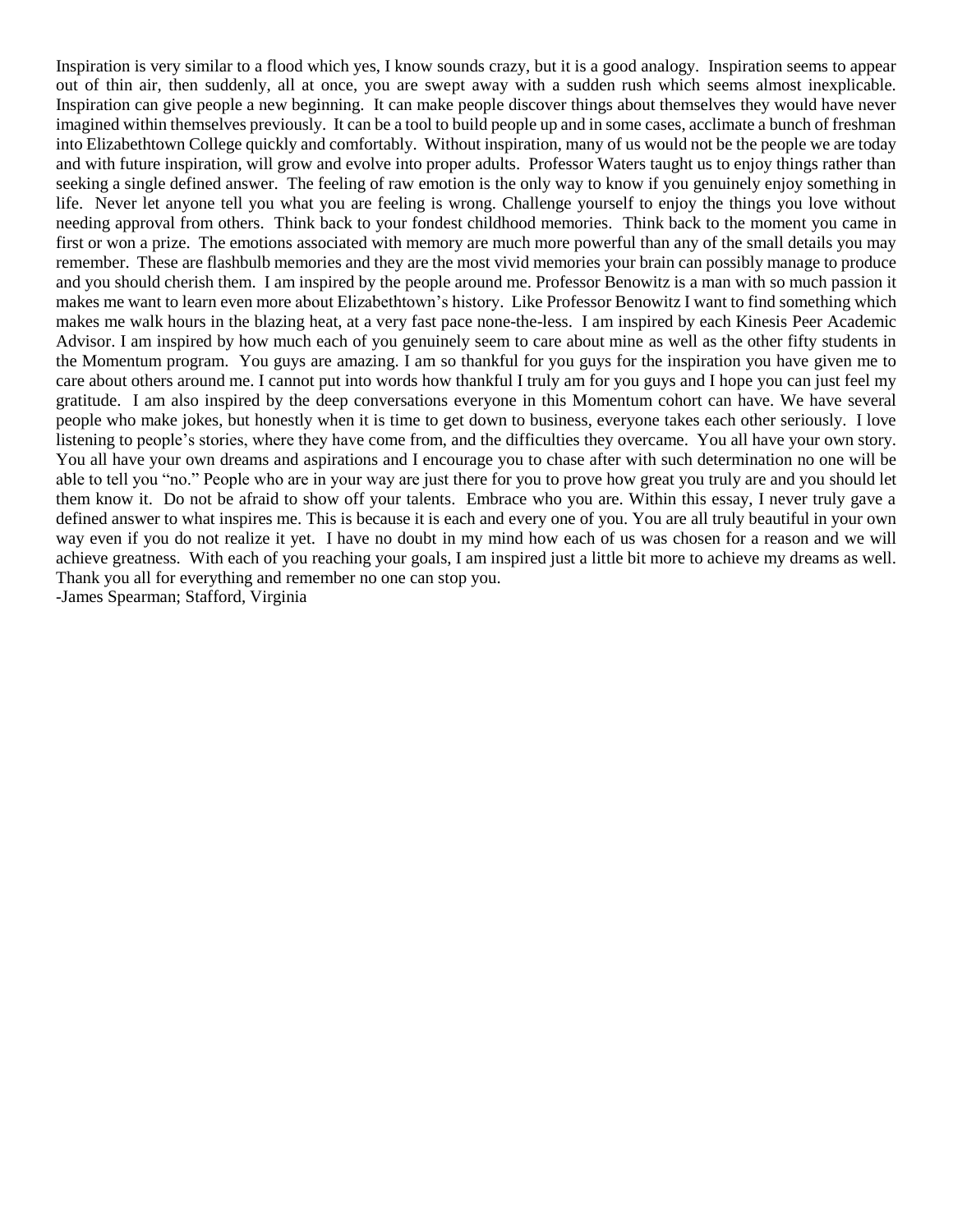ELIZABETHTOWN COLLEGE

## KINESIS STUDENT REFLECTIVE ESSAYS AUGUST 2015



*Few will have the greatness to bend history itself; but each of us can work to change a small portion of events, in the total of all those acts will be written the history of this generation.*

Robert Francis Kennedy (1925-1968)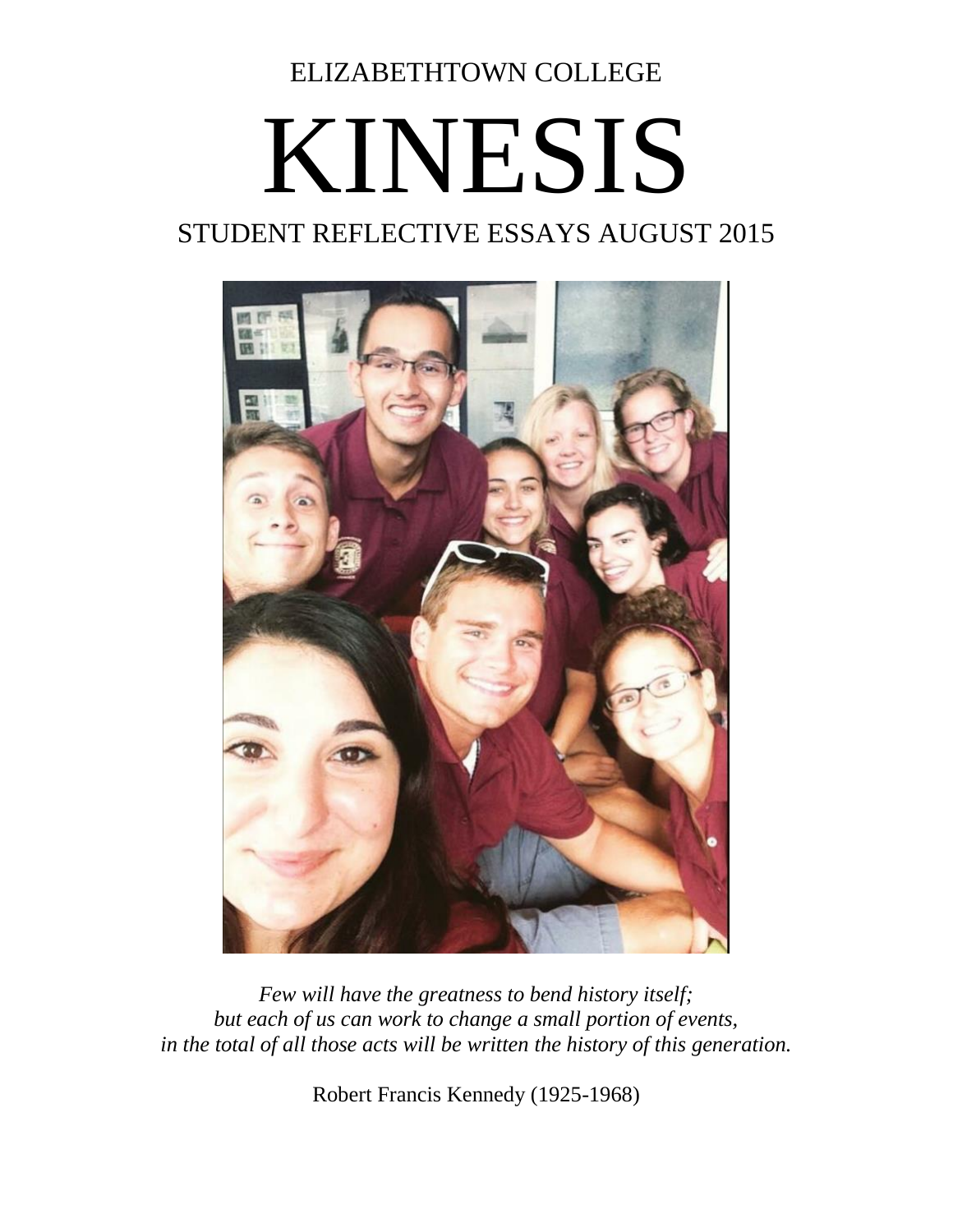It has been an enlightening experience for me to participate in the Momentum program as a Kinesis member and has rewarded me with a similar, if not more, of an opportunity for me to reflect on myself and the world around me, when compared to my freshman year entering the program. It was a different experience being a leader of the program. I felt and will continue to feel a responsibility to guide the students through their freshman year as I was lead. I am thankful and delighted to have met the people that I did. The group was intelligent, active, and kind. These are not all of the positive qualities that these students' possess, but I feel that it is a great way to describe a group that will make a positive impact here at Elizabethtown College. In the process of meeting every individual in the program, I was inspired by the background of all of them. Some individuals shared stories of leadership, talent, struggles, and success and yet, they all found themselves at Elizabethtown College, in the Momentum Program. Not only was I inspired by all of the program set before us for the week, but also by the response to the students to the sessions. You can only hope that people want to become better. You can reach every individual in this program and discover that with the help of this program, they have begun to take part in deeper critical thinking, which is so crucial here not only to pass a class, but to also improve yourself throughout life. These individuals have inspired me to continue to work hard and challenge myself, while keeping an open mind. It is my hope that I have made a positive impact on the students in the program. It is a fulfilling feeling to see the students succeed in their future endeavors. I've told stories about my experience which include, mistakes, advise, and wisdom that I believe would help the students keep an open mind, succeed in the classroom as well as their social interactions. Many of these students will continue to have questions throughout the year and I plan on helping them answer those questions as well as guiding them in the right direction.

Ramon R. Rios III

As I put on this maroon polo for the very last time as a senior I'm reminded of what my first day of college was like. I was scared I had never been away from home and didn't know what to expect. I couldn't image what it would be like today. If you would have told the first year me all that this senior me would accomplish and grow into what I am today I would never have believed them. I feel that I grew a lot during my first year as a student and continued to grow and become more social over the years, most of which I owe to the Momentum program. The motto of Momentum is Imagine, Inspire, and Impact. I am inspired every year I do this program to see the students coming together from all different backgrounds and getting to know each other. This group especially was very open with one another and was very accepting of one another. I have also been inspired by the students desire to learn and take in everything they can during this week. They have been interested in the sessions with the faculty and going on tours to learn about the history of Boiling Springs and Elizabethtown College. I imagine this year I will do my best to help the students succeed in what they do in classes, clubs, and sports. I imagine myself being a good mentor and someone my students can talk to whenever they need me. I imagine myself helping all the Momentum students in whatever capacity they need. Lastly imagine myself inspiring them to take on a leadership position, whether it be as a kinesis or other position. The last is Impact I hope that each year I have had the privilege of being a kinesis I have left an impact on the students that I have met and that their first year is easier for them by participating in the Momentum program. I know that all these students have had an impact on me and have made me a better person. I hope that these students are impacted by the Kinesis to do their best in school and to be leaders at the school and impact the school as a Momentum group.

\*\*\*

Michaela Lehane

Inspire, imagine, impact. Three simple words holding the key to my future success. This is my second year being a kinesis peer academic advisor and it has been the greatest year yet. It is hard to believe that I was in these students' shoes just two short years ago. This leadership position has broaden my horizons in many ways; from meeting new people and allowing me to better understand different people's outlooks on life. Transitioning from a student in the program to a kinesis leader is an involvement I wish everyone could experience. As a Kinesis, it is my job to bring excitement and joy to first-year students like my Kinesis had done for me. This year's cohort of Momentum students were truly the definition of a family. Most of them entered the program not knowing anyone else and coming from highly diverse backgrounds. As a Kinesis, this worried me. I was skeptical of them all getting along and was very curious to see how the week would pan out. To my surprise, these students acted as a giant family. They were always there for each other, and knew they had at least fifty other friends they could count on. These students left all their prejudices behind and were ready to transform into an open minded college student. This group of students inspired me every day to get past judging people on their appearance and allowing yourself to get to know people for who they truly are. As a future educator, this is inspired beyond belief. It is not often that you encounter a group of students like this. Research shows that students primarily hangout with other students that look similar to them or come from similar socioeconomic backgrounds. These students shattered this statistic. I hope these students keep an open mind as they begin their college careers and continue to inspire others to do the same. This year I have the privilege of being the Kinesis to five wonderful, yet extremely different students. I cannot wait to begin meeting with them and learning more about who they truly are as a person. I imagine that I will be able to help them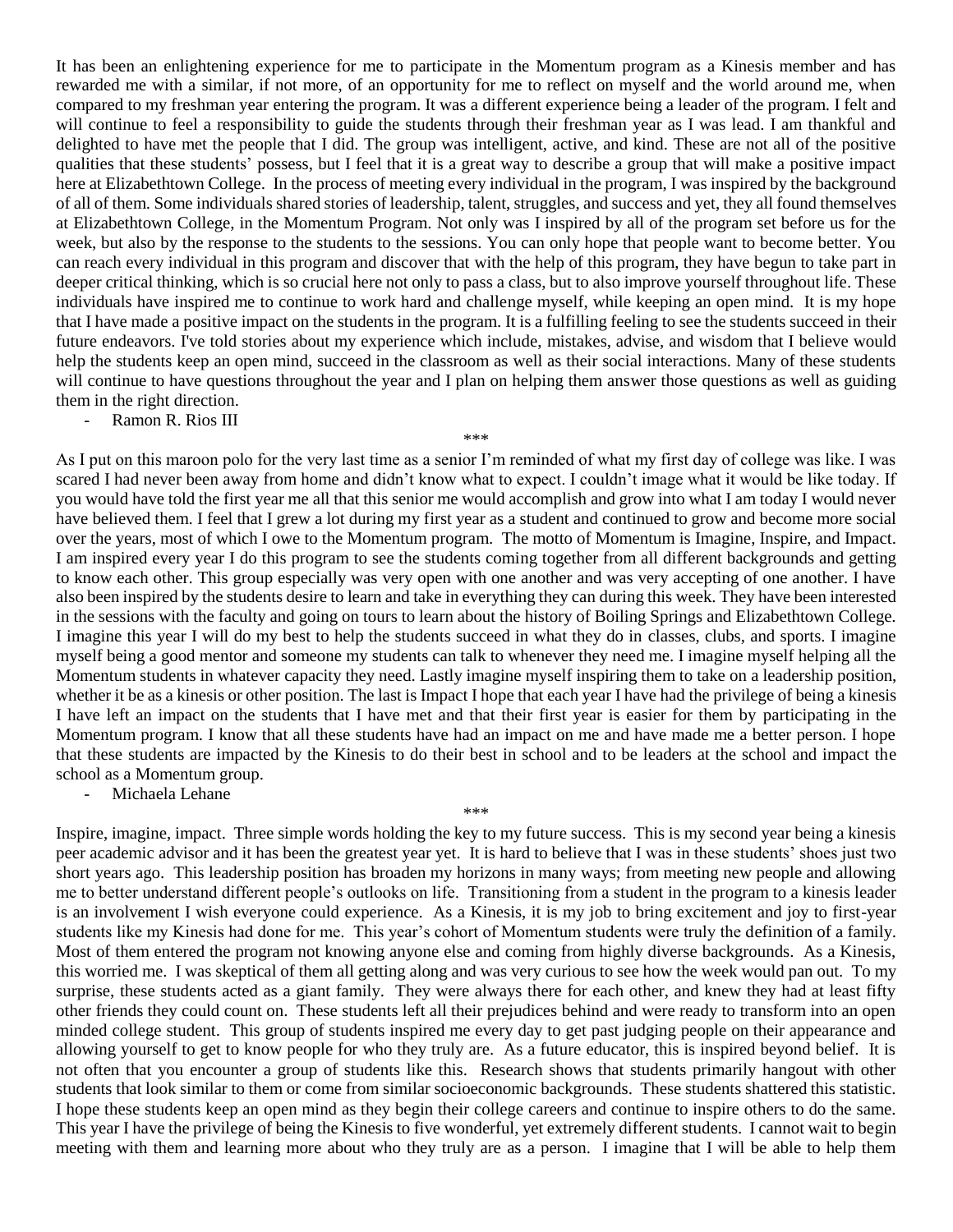organize themselves, maintain good grades, all awhile still being able to have a social life. The relationships I developed with my students last year blossomed quickly as the year went on. I was eager every week to be able to talk and give them any extra advice I had. I acted as both a friend and an attentive listener during our meetings. They knew they could come to me about any problems they were having and I would try my best to give them the best advice to resolve them. I imagine that I will have the same impact on my students this year. I imagine that my students will be excited to meet with me every week, allowing me to help them transform into a thriving and successful college student. These students have made a giant impact on me this year, allowing my impact to be even bigger. I believe that during the week I have impacted these students to expand their horizons. I told them to take chances. Students will quickly become friends with other students who have similar interests as them, but I told them it is okay to express themselves when they do not feel comfortable. If you like music and want to join a music club but you think you current friends will judge you, join anyway and make an even better set of friends. Be open to trying new things and making new friends. As a junior I am still doing this. I have been at this school for two years and there are still people I do not know that I could potentially become best friends with. I hope to impact this program by allowing everyone to see that we are a giant family with open arms for everyone to join into. My experience as a Kinesis this year has had an everlasting impression on me. I not only helped these students get acclimated to college, but they also helped me grow into a better person. Every person you meet has an impression on you and changes you in some way. These students truly left an impression on me I will never forget. Although the week has come to an end, I know my relationship with these students will not change. I will still help them with any questions or concerns they may have and let them know I am just a phone call away. I am so excited to see these students grow and become part of Elizabethtown College community. Here's to the Elizabethtown College's class of 2019, keep your head high and never give up on your dreams!

Emily Brunell

Three years ago I drove under an arch with a banner in which "Momentum" was written and pulled up to a white tent with friendly faces beneath it. Getting out of my car I was very nervous for it was my first day at Elizabethtown College. Up walked a welcoming pair named Professor Benowitz and Ginette Slaughter, the latter of which showed me to my room. The ten days that followed that moment will always make me grateful that I choose Elizabethtown College as the college in which to receive my undergraduate degree. The program has changed my life in ways I never could have imagined three years ago and I am sad knowing that this is my last year as a Kinesis Peer Academic Advisor. Every choice in life that you make impacts the people around you. My goal is to make that impact positive. Becoming a Kinesis Peer Academic Advisor has had a positive effect on me and I hope on the students as well. I want them to have all the tools necessary to start off their college career on the right foot and I think the Momentum Program gives them those tools. Being the oldest sibling in my family I had no idea what to expect when I went off to college. If I can help them be more prepared than I was then I will feel successful in my job. Doing something meaningful with my life is something that I think everyone should strive for. The Momentum Program has inspired me to work toward this goal more than ever. I hope the interactions that I have had with this year's cohort inspires them in some way; whether that be to work harder, be a better person, or change the world. Everyone is inspired by something different and I hope that each and every Momentum student was inspired by at least one moment this past week. If they are anything like me those moments will impact them for their next four years on campus. When I imagine my future I imagine a world in which I will continue to inspire and impact others. Imagining the future is something I do often. I do not know exactly what I want to do, but I hope that it will be positive. I imagine that I will use the knowledge that I learned through Momentum and during my years here at Elizabethtown to do that. It is sad knowing that this is my last year as a Kinesis Peer Academic Advisor but I could not have imagined a better group of students to end with.

\*\*\*

- Zoey Lee

\*\*\*

My Inspirations: In the words of legendary basketball coach Jimmy Valvano, there are three things we as people should do every day in our lives: Number one is laugh, every day we should laugh about something. Number two is think, we should allow ourselves to spend some time in thought; and number three, whether it is through happiness or joy, is to have our emotions moved to tears. Last Wednesday, I got the opportunity to experience the emotions of laughing, thinking, and crying as I watched fifty students read their essays on how the Momentum program changed their lives. Without my knowledge, a few of the Momentum students decided to mention my name in their essays, and they said I inspired them to make difference in the world through my inspirational speeches. When I was told this, I did not think of how I inspired the students, but rather how the students inspired me. On the first day of the Momentum program, I remember seeing a few of the students cry tears of joy when I directed them to their dorm rooms. The realization of a starting new chapter in their lives started to set in quickly. After getting to know these new Momentum students extremely well throughout the week, I realized how blessed I was to have the opportunity to be a Kinesis Peer Academic Advisor. I got the chance not only to inspire incoming students to pursue their dreams, but also to be inspired by these same students to pursue my dreams. These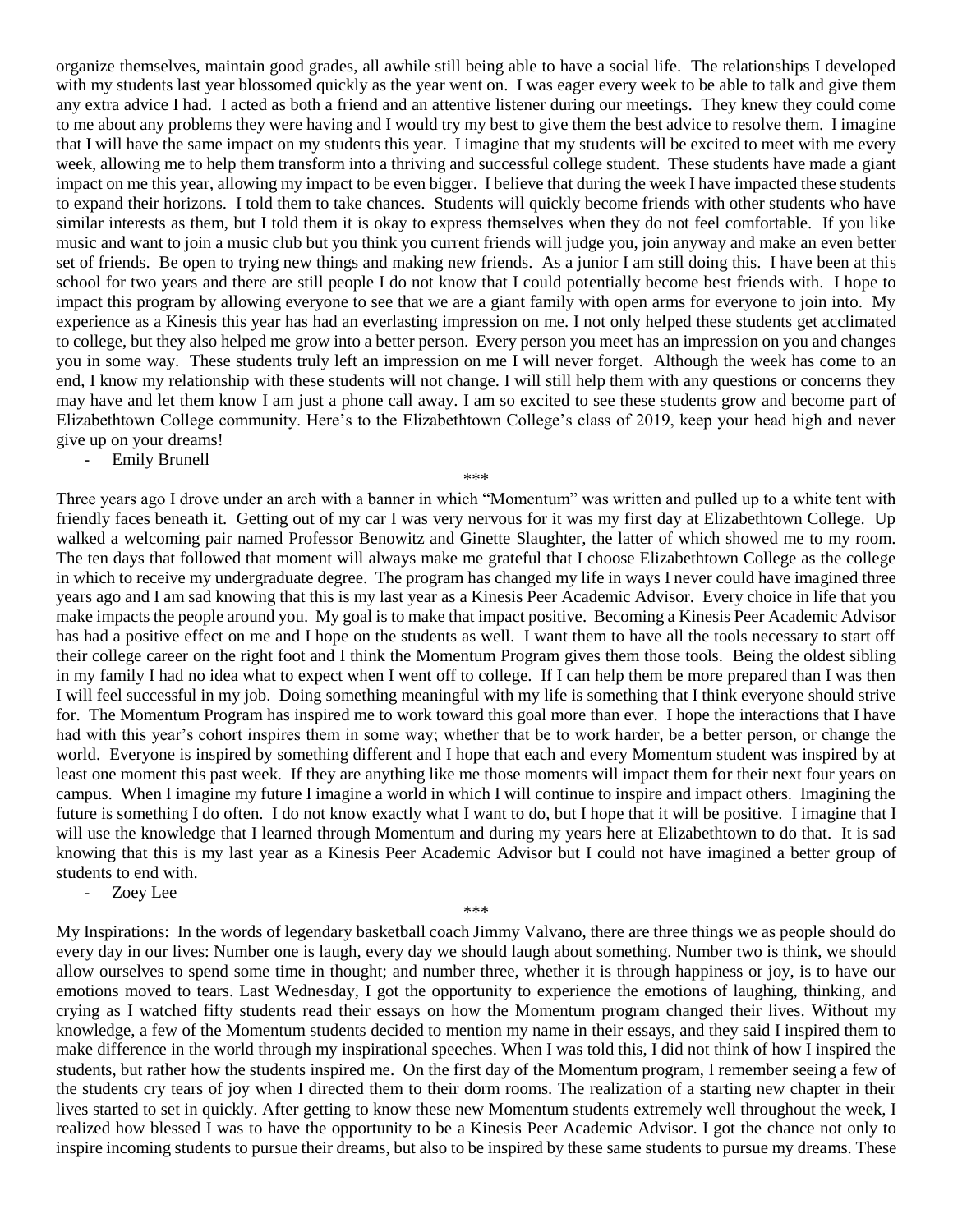same Momentum students who cried tears of joy when I directed them to their dorm rooms were the same students who made me cry tears of joy when they mentioned my name in their essays. After participating for a second year in the Momentum program, this time as a Kinesis Peer Academic Advisor, I realized the impact this program as had not only on my life, but other people's lives. I could not see myself doing as well as I have done over the past year without going through the Momentum program. Additionally, I do not know how I would have survived my first semester in college without the help of my Kinesis Peer Academic Advisor. Therefore, because I now know the importance of good guidance in college, I plan to do anything and everything I can for my Momentum mentees. I want to engage academically, mentally and emotionally with my Momentum mentees. I do not want to be a one-week inspiration to this year's Momentum cohort, but rather a lifetime inspiration. I plan to keep my students on track both inside the classroom and outside the classroom. Most importantly, I want to continue to inspire them to not only do well in school, but also to do well in life. If there is one lesson I want all the Momentum students to remember, and anyone else who reads this essay, is to take great risks at Elizabethtown College. When I decided to make the decision to walk onto the school's collegiate track team my freshmen year, I was scared to death of the thought of not making the team. However, after going through the Momentum program, I learned you never know how far you can go in life unless you take those great risks. Little did I know I would be elected to be a class representative in Student Senate, hired to be a tour guide in the Office of Admissions, successfully walk onto my college's track team, and be hired to be a Kinesis Peer Academic Advisor all in my first year. I owe so much of my success at Elizabethtown College to the Momentum program, and I cannot thank Professor Benowitz enough for giving me the opportunity to be a Kinesis Peer Academic Advisor. If there were one impact I could make at Elizabethtown College as a Kinesis Peer Academic Advisor, it would be to carry out the life lesson Jimmy Valvano taught me. If we can all learn to laugh, think, and cry in one day, imagine how much of an impact we can make in both Elizabethtown and the world. Jaime Ramos

These past four years with the Momentum program as a student, and then as a Kinesis Peer Academic Advisor, have meant the world to me. Starting out as a shy first-year I could only imagine myself focusing on my academic studies and making it through college with good grades. However, I have found myself passionately investing my energy in various programs and clubs on campus, as well as in my studies. Each year, the Momentum program and the bonds I create with each cohort, my imagination opens further to show me the possibility that I could make myself known on campus, if even just to a select group of individuals. This inspired me to push myself into several leadership positions on campus, including the Kinesis position, which I would never have taken as a first-year. Through this inspiration I have followed through and taken these leadership positions, and find that I am making an impact with them, no matter how small they might be. This year I imagined myself pushing further out of my quiet, shy shell. The energy and acceptance I felt from this year's cohort helped me to realize that I do not need to guard myself as much. Additionally, Dr. Takahashi's film and Mr. Jackson's discussions with the group helped me to realize that "I am me" and "I need to be fully" myself. This has inspired me to make sure that I continue to step further out of my comfort zone this year and make my name even more known around the campus community. By pushing myself out of my comfort zone I hope to leave an impact on the Elizabethtown college campus, hopefully through one or all of my leadership capacities that I hold for the year. The Momentum program has had a major impact on my confidence and my leadership abilities throughout each year of my college career. The first year, as a student, had the biggest impact, but each year I find my shy exterior shell breaking down further and further due to the new connections and bonds I create with each incoming cohort. The program as a whole has led to me taking on leadership roles and responsibilities that I may not have without having been apart of the Momentum program my first year of college. Sara Poole

\*\*\*

\*\*\*

Imagine, Inspire, and Impact. These three words came to life during the Momentum program. Throughout the program, not only was I able to see myself grow as a leader, but I was also able to see the students grow into first year college students. Being a Kinesis, I view it as my way of giving back to not just the Momentum program, but also to the college. As a freshman three years ago, I greatly appreciated this program and thought that it really helped prepare me for college. Not only did it help me create a network with the professors, but it also helped me create a network of friends and student advisors. By being a Kinesis I wanted to give this feeling of comfort to the incoming first years. As my role of an academic advisor I can imagine myself forming positive relationships with my students. Not only would I serve as someone to help the students with their academics, but I can also help them socially or anyway that they would need. By keeping open communication with the students it will allow them to feel at ease and hopefully help them get the most out of the advising sessions. I hope to make an impact by guiding the students to reach their fullest potential and to inspire them to continue on the legacy of the Momentum program. As a Kinesis the past seven days have been rewarding. I'm so glad that I was able to be a part of this program and to experience it from the leadership side. I look forward to seeing the students grow over the next year and I'm thankful for the opportunity to strengthen my leadership skills.

Samantha Fellner